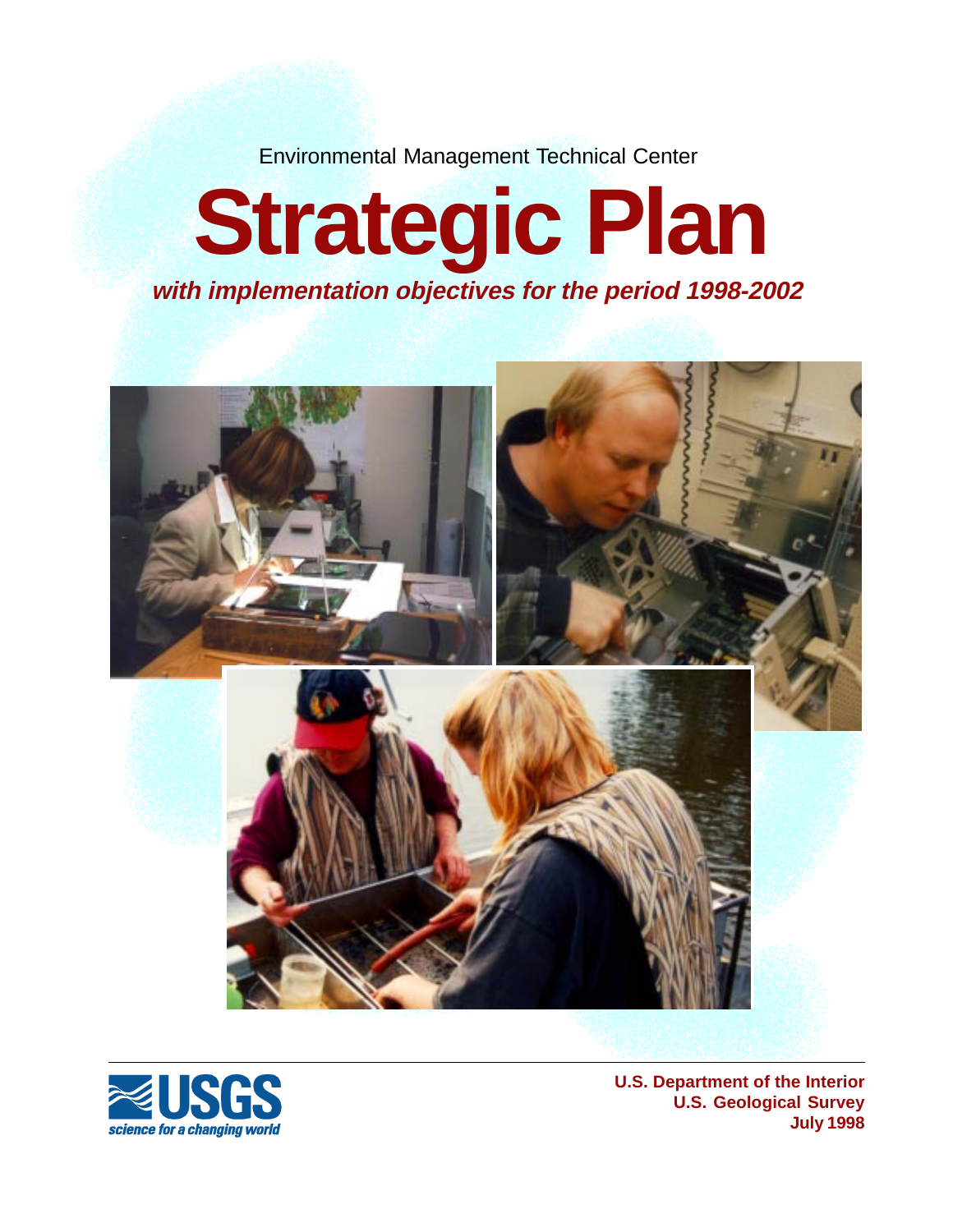## **Strategic Plan Environmental Management Technical Center**

*with implementation objectives for the period 1998-2002*

July 1998

U.S. Geological Survey Environmental Management Technical Center 575 Lester Avenue Onalaska, Wisconsin 54650-8552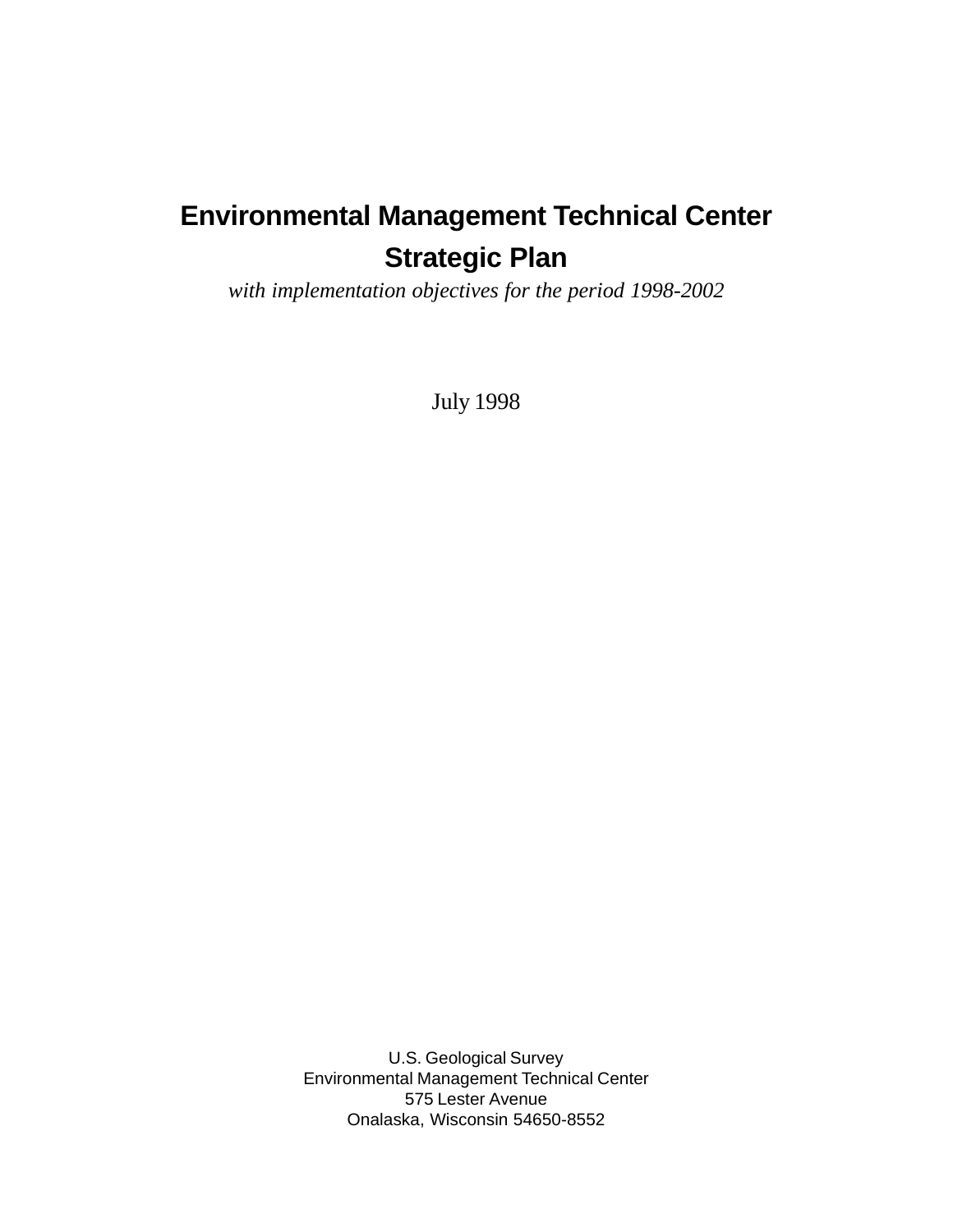## **Overview**

#### **Mission**

*Provide information needed to support the sound management of the Mississippi River.*

#### **Vision**

*To be recognized as a "Center of Excellence" in large river sciences—supporting natural resource management activities on the nation's largest floodplain river.*

#### **Guiding Principles**

In fulfilling its mission, the Environmental Management Technical Center (Center)

- 1. recognizes the Congressionally authorized Upper Mississippi River Environmental Management Program as the **primary focus** of Center activities;
- 2. shares the common U.S. Geological Survey goal of providing the nation with reliable, impartial information to describe and understand the Earth;
- 3. understands that sound river management requires accurate and unbiased information;
- 4. recognizes that establishing partnerships with other research and management agencies is critical to achieving Center objectives;



**The Environmental Management Technical Center conducts monitoring and analysis on over 1300 miles of the Upper Mississippi River System.**



**The river system contains hundreds of thousands of acres of prime wetland habitat.**

- 5. works to ensure that science activities remain relevant to management questions; and
- 6. strives for excellence in its research, monitoring, spatial analysis, and information sharing activities through internal quality control and external peer review.

#### **Goals**

In support of its mission, the Center has six goals closely matching those of the authorizing legislation and the U.S. Geological Survey. The goals include the following:

- 1. Develop a better understanding of the ecology of large rivers
- 2. Monitor resource change
- 3. Support the planning, implementation, and evaluation of management actions
- 4. Facilitate the integration of natural resources science throughout the Upper Mississippi River basin
- 5. Support natural resource management through geospatial technologies and analysis
- 6. Support decision making through sound data management and information sharing

*Providing sound science for better management*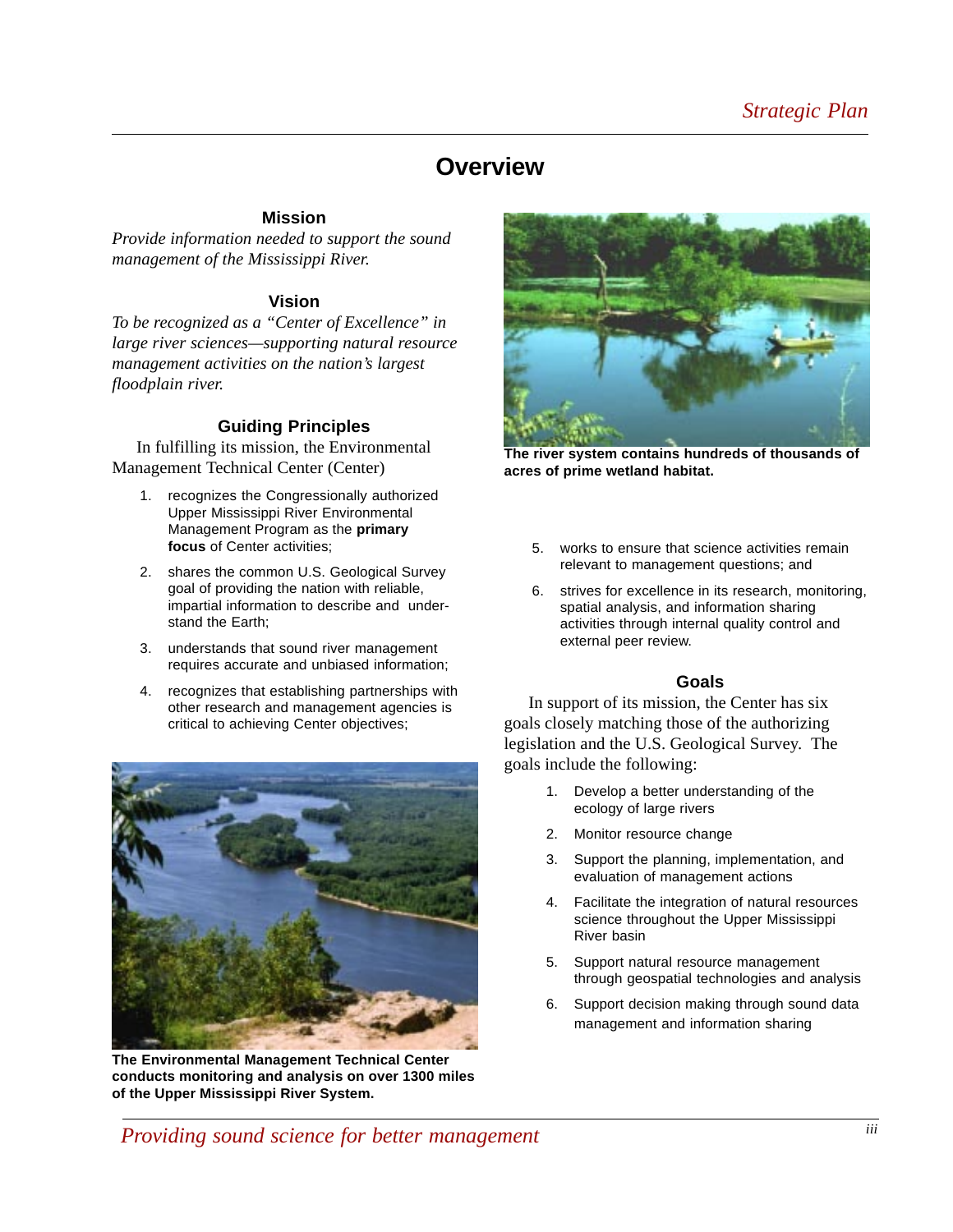# Contents

## **Section I - Introduction**

## **Section II - Center Capabilities**

| Accessing Ecological Data Over the World Wide Web 6 |  |
|-----------------------------------------------------|--|
| Long-term Monitoring Using Aerial Photography  6    |  |
|                                                     |  |
|                                                     |  |
|                                                     |  |
|                                                     |  |
|                                                     |  |
|                                                     |  |
|                                                     |  |
|                                                     |  |
|                                                     |  |

## **Section III - Process for Conducting Science**

| Environmental Management Program |  |
|----------------------------------|--|
|                                  |  |
|                                  |  |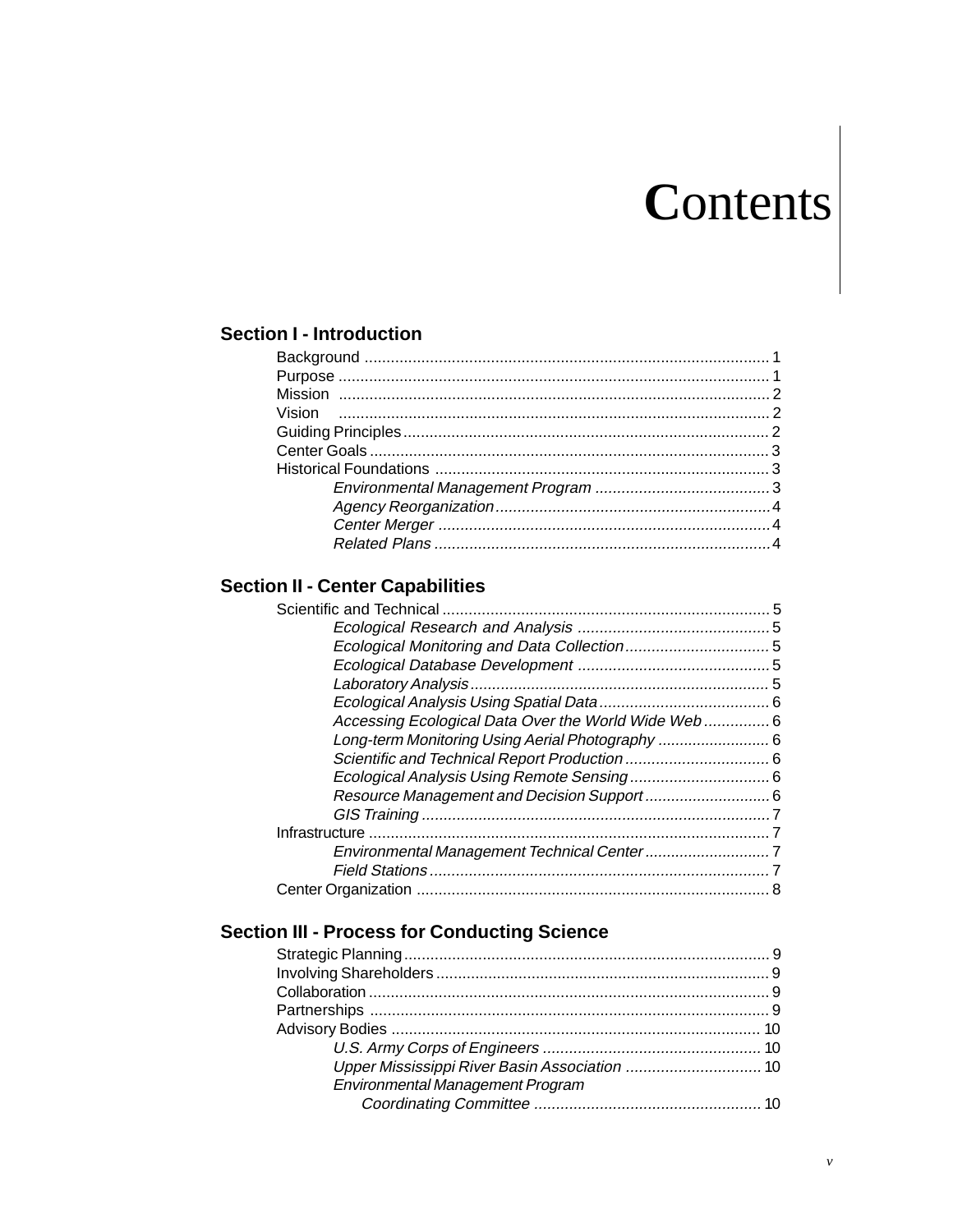| Long Term Resource Monitoring Program |  |
|---------------------------------------|--|
|                                       |  |
|                                       |  |
|                                       |  |

## **Section IV - Implementation Objectives for the Period 1998-2002**

| Identifying and Prioritizing Management Information Needs 13 |  |
|--------------------------------------------------------------|--|
|                                                              |  |
|                                                              |  |
|                                                              |  |
|                                                              |  |
|                                                              |  |
|                                                              |  |
| Support to the Environmental Management Program  14          |  |
| Long Term Resource Monitoring and Computerized               |  |
| Inventory and Analysis Program Objectives  14                |  |
|                                                              |  |
|                                                              |  |
|                                                              |  |
|                                                              |  |
|                                                              |  |
|                                                              |  |
|                                                              |  |
|                                                              |  |
| Support to the U.S. Environmental Protection Agency  23      |  |

## **Section V - Promoting Quality Science**

## **Section VI - Implementation Strategies**

| <b>Appendix A - Recommended Long Term Resource Monitoring</b> |  |
|---------------------------------------------------------------|--|
|                                                               |  |
|                                                               |  |

|--|--|--|--|--|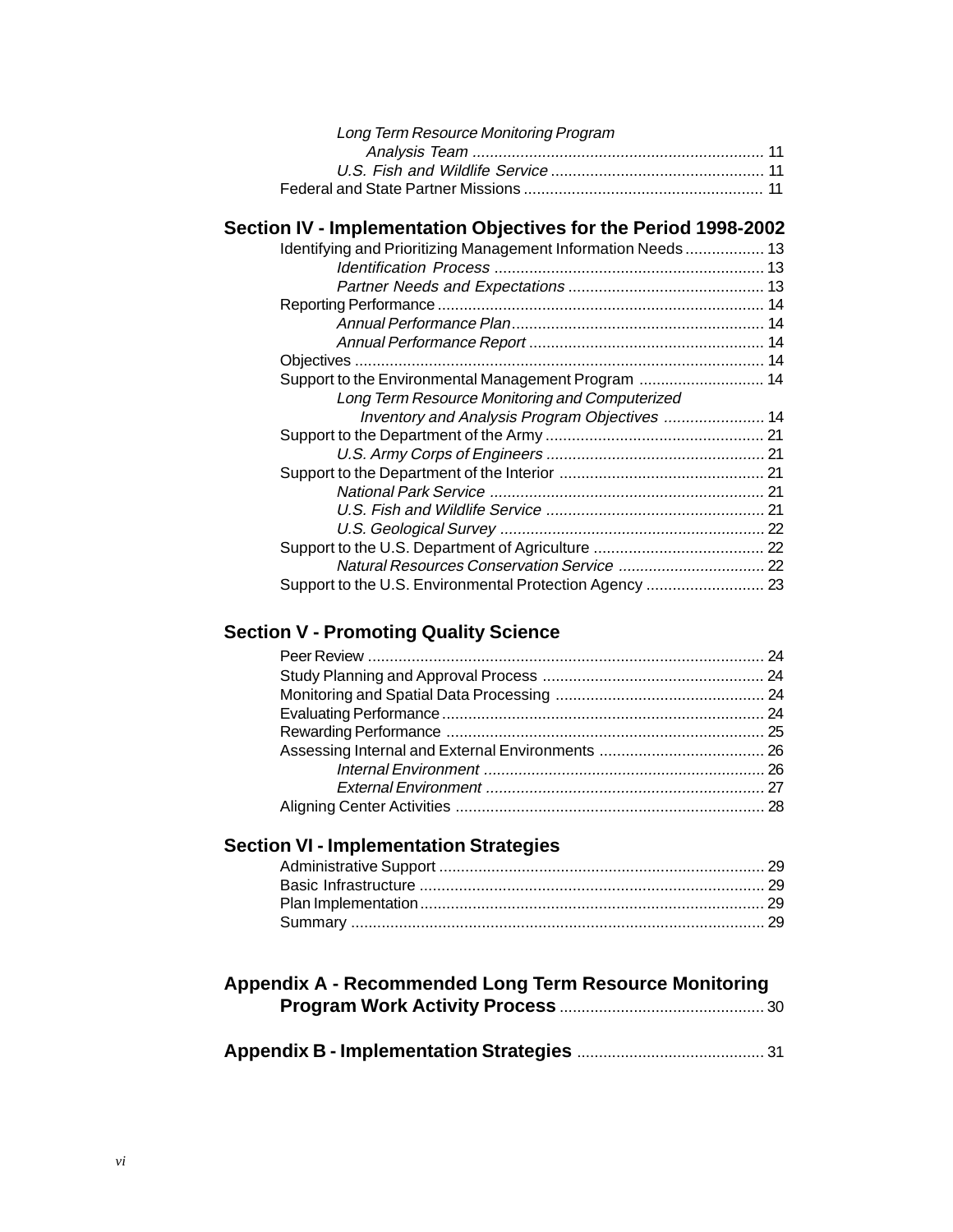## **Section I - Introduction**

#### **Background**

The Environmental Management Technical Center (Center) located in Onalaska, Wisconsin, is a U. S. Geological Survey (USGS) science center. The Center was established in 1988 as an office of the U. S. Fish and Wildlife Service (USFWS), specifically in response to the Water Resources Act of 1986 (Public Law 99-662). In this legislation, Congress recognized the Upper Mississippi River System (UMRS) as a nationally significant ecosystem and a nationally significant commercial navigation system. Congress defined the UMRS as the commercially navigable por-

tions of the Mississippi River north of Cairo, Illinois, and the Minnesota, Black, Saint Croix, Illinois, and Kaskaskia Rivers. The act authorized a series of elements known as the Upper Mississippi River System Environmental Management Program (EMP) and provided funding through the U.S. Army Corps of Engineers (Corps) budget process.

Key elements of the EMP include the Long Term Resource Monitoring Program (Monitoring Program), the Computerized Inventory and Analysis System (Information Management), and the Habitat Rehabilitation and Enhancement Program (Habitat Program). Whereas the

Corps was assigned responsibility for overall program management and for implementing the Habitat Program, Congress clearly indicated (through legislative history, authorizing language, and the recommendations in the Master Plan) that the Monitoring and Information Management elements be implemented by the Department of the Interior (DOI). These roles are spelled out in a memorandum of understanding between the two departments.

The functional roles and spatial scope of the Center have evolved and expanded since establishment. The Center's role in the DOI changed as biological science and research responsibilities were consolidated under one departmental organization. The spatial scope of the Center's applied river science is expanding in response to USGS authorizations and programs that support watershed science. Although not supported through the Monitoring Program, this externally funded work appropriately links the Center's focus on the river to the influences of the river watershed.

#### **Purpose**

The purpose of this strategic plan is to describe to the management partners, the scientific community, and the general public, the strategic direction the Cen-



**The Environmental Management Technical Center.**

ter will follow during the period 1998 through 2002. This plan includes information on the following:

- Center mission, vision, and guiding principles
- Center goals and 5-year objectives
- Science capabilities
- Means to promote quality science
- Processes for conducting science
- Performance measures
- Forces that may influence success

The format of this plan is consistent with the planning guidance of the USGS and the Government Performance and Results Act of 1993. The content of this plan will be reviewed periodically and adjusted or supplemented as necessary to reflect a 5-year planning horizon.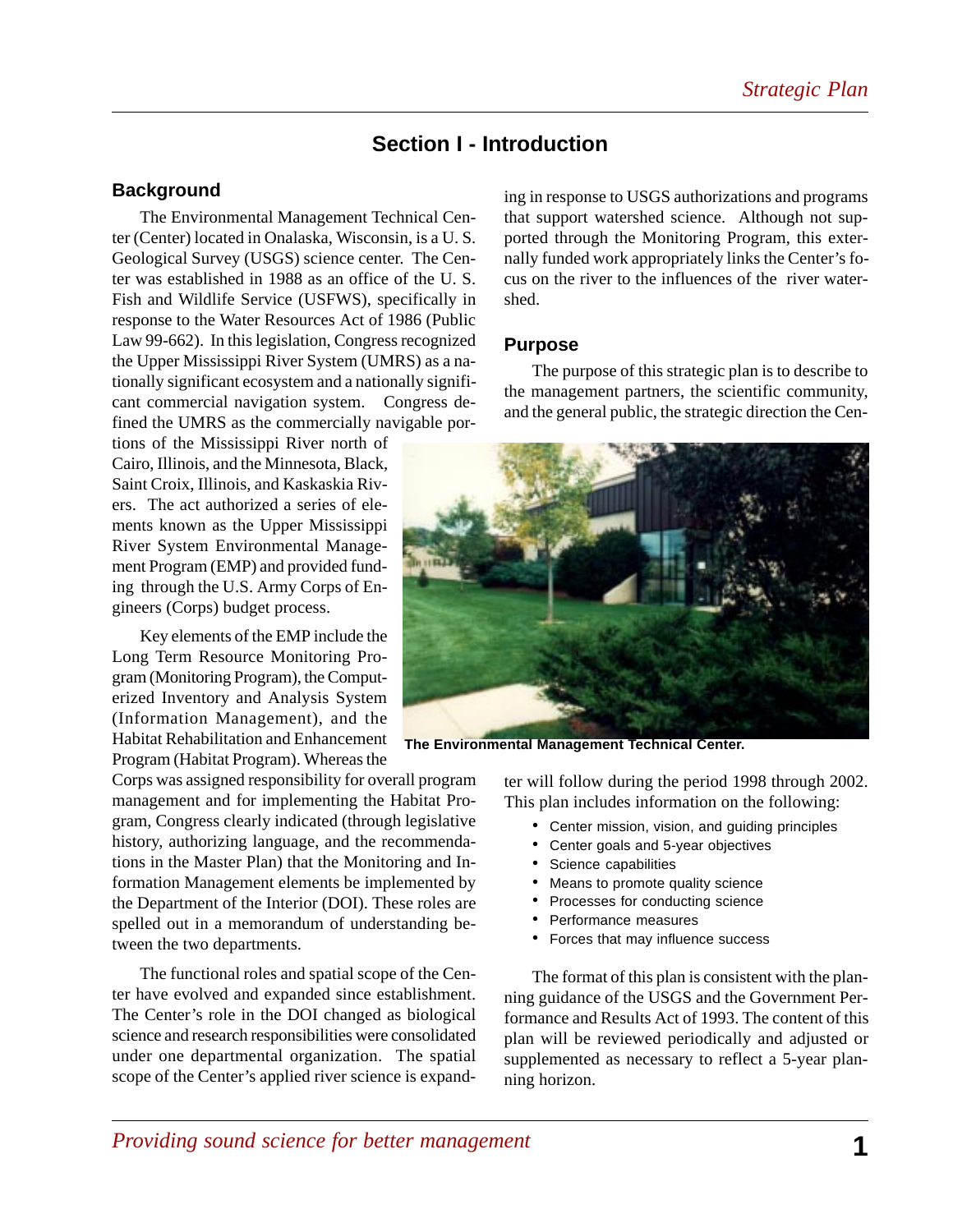## *Strategic Plan*

#### **Mission**

The mission of the Center is to provide information needed to support sound management of the Mississippi River.

The Center is the only organization in the United States conducting long-term resource monitoring activities using consistent sampling protocols over geographically broad reaches of the Mississippi River. It is also the only organization serving as a clearinghouse for biological, physical, and chemical data concerning the Upper Mississippi River.

The Center has established a solid scientific reputation that has led to a growing demand for its

research and analysis capabilities. The Center's geospatial technologies, mapping, and analysis capabilities are increasingly sought by DOI land management agencies and other government agencies having responsibilities within and beyond the UMRS. The Center's automation support and information transfer capabilities have been sought to support USGS National Biological Information Infrastructure efforts.

*The Center is the only organization in the United States conducting long-term resource monitoring activities using consistent sampling protocols over geographically broad reaches of the Mississippi River.*

Controlled growth for the Center, fostering high quality and relevant scientific research on the Mississippi River, will enhance our contribution to natural resource management and society. New programs will build upon, improve, or complement the Center's basic legislative mission.



**Congress has recognized the Upper Mississippi River System as a nationally significant ecosystem.**

## **Vision**

Our vision is to be recognized as a "Center of Excellence" in large river sciences—supporting natural resource management activities on the nation's largest floodplain river.

## **Guiding Principles**

In fulfilling its mission, the Center

- 1. recognizes the Congressionally authorized Upper Mississippi River Environmental Management Program as the **primary focus** of Center activities;
- 2. shares the common U.S. Geological Survey goal of providing the nation with reliable, impartial information to describe and understand the Earth;
- 3. understands that sound river management requires accurate, timely, and unbiased information;
- 4. recognizes that establishing partnerships with other research and management agencies is critical to achieving Center objectives;
- 5. works to ensure that science activities remain relevant to management questions; and
- 6. strives for excellence in its research, monitoring, spatial analysis, and information sharing activities through internal quality control and external peer review.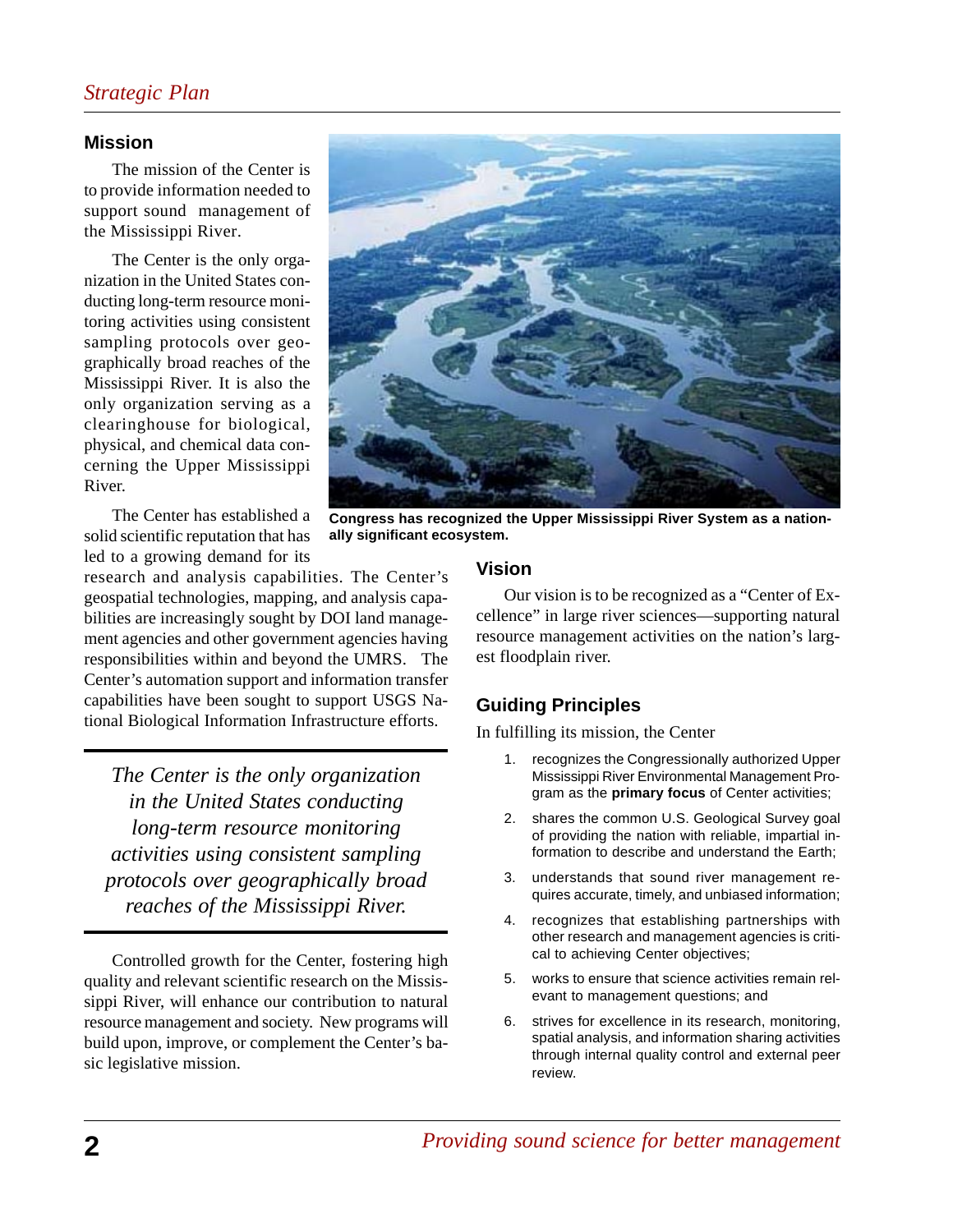## **Center Goals**

The Center has established six goals in support of its mission. These goals closely match those of the authorizing legislation, the Long Term Resource Monitoring Program Operating Plan, and those of the USGS. The goals are

- 1. Develop a better understanding of the ecology of large rivers
- 2. Monitor resource change
- 3. Support the planning, implementation, and evaluation of management actions
- 4. Facilitate the integration of natural resource science throughout the Upper Mississippi River Basin
- 5. Support natural resource management and science through geospatial technologies and analysis
- 6. Support decision making through sound data management and timely information sharing

## **Historical Foundations**

#### *Environmental Management Program*

The Center and its six field station offices employ a variety of scientific and technical skills to help create the information needed to assess the long-term status and trends of the UMRS and to help resolve river resource management conflicts. The

Center concentrates on scientific approaches to producing information, recognizes the necessity to serve management information needs, and understands that interagency partnerships can achieve more than a single agency can acting independently.

The Monitoring Program has influenced the design of Center and field station infrastructure and many of the Center's functional roles. The Monitoring Program will remain the Center's primary emphasis. The existing authorizing language of the Monitoring Program, however, limits Monitoring Program involvement in large river science in two ways. First, by defining its spatial scope as including only the

floodplains and channels of six navigable rivers within the UMRS, important river monitoring and research activities outside of the floodplain cannot be accomplished under the Monitoring Program. Second, the primary activity of the Monitoring Program has been defined as long-term resource monitoring, thereby limiting the ability of the Center to conduct valuable applied research in response to specific management needs.

To address these limitations, the Center has employed several strategies to ensure information gathering, analysis, and reporting activities more fully meet management agency objectives. For instance, to broaden the spatial scale of the Program's science information, watershed and landscape initiatives have been pursued with competitive external funding, additional personnel, and cooperative programs. Additional scientific analysis and applied research capabilities are being pursued through a merger with another nearby USGS Science Center and through a variety of cooperative university and other agency programs. The Center is encouraging management agencies such as the U.S. Department of Agriculture Natural Resources Conservation Service (NRCS), the U.S. Environmental Protection Agency (EPA), the U.S. Fish and Wildlife Service (USFWS), the U.S. Army Corps of Engineers (Corps), and others to place personnel at



**Habitat improvement projects are developed to enhance biological resources.**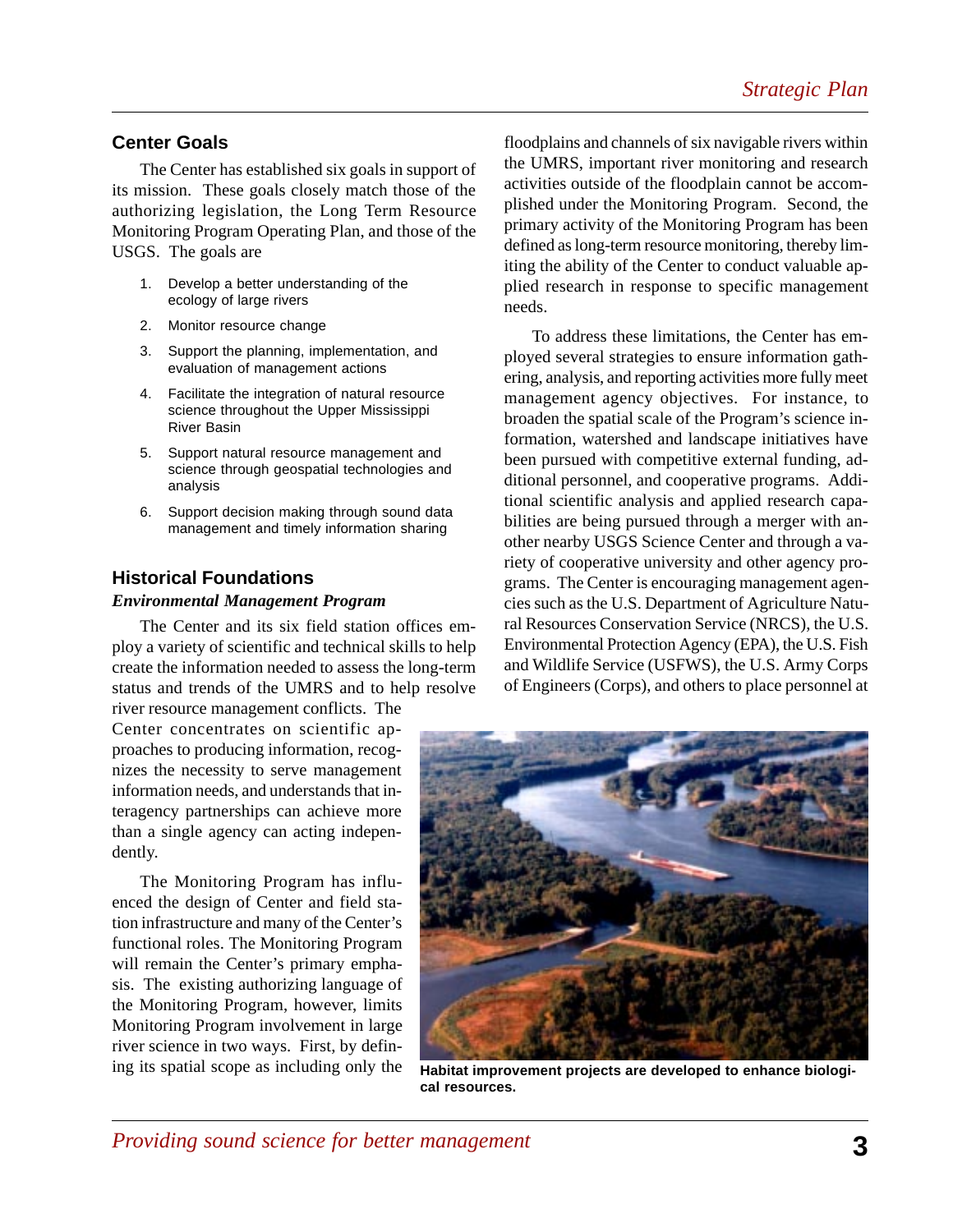

**Congress has recognized the Upper Mississippi River System as a nationally significant commercial navigation system.**

the Center. On-site representatives coordinate, integrate, and leverage their management information needs with the Center's capabilities to enhance agency objectives. In this role, the Center serves as a platform to integrate multiagency science information needs within the basin.

#### *Agency Reorganization*

In 1993, Secretary of the Interior Babbitt combined the biological science resources of several Department of the Interior bureaus, including the U. S. Fish and Wildlife Service, into the National Biological Survey *(Survey* was later changed to *Service).* This reorganization included the Center and was intended, in part, to enhance the objectivity of science within the Department. It also broadened, with additional funding, the spatial scope of studies that could be undertaken by the Center.

In October 1996, a merger with the U.S. Geological Survey resulted in the National Biological Service becoming the Biological Resources Division (BRD) of the USGS. The merger provides for increasing interactions in the biological sciences with existing USGS divisions (Water Resources, Geology, and Mapping). From a Center perspective, the merger helps emphasize objective and timely science. The merger also provides considerable opportunities for collaborative efforts over broader spatial scales and for the

leveraging of agency resources, thereby enhancing EMP activities.

## *Center Merger*

The Environmental Management Technical Center and the Upper Mississippi Science Center will be administratively merged in the near future. These USGS science centers are located close to each other and have missions that, while different, are complimentary in some areas. A merger, therefore, offers opportunities to streamline management support functions and leverage scien-

tific and technical capabilities to give maximum support to customers and other interested parties. It also provides the opportunity for the USGS to provide financial resources in support of the Center mission and Mississippi River management agencies information needs. To facilitate an orderly merger, a *Merger Transition Plan* is needed to address key issues regarding funding, partner information needs, organization, core scientific and technical capabilities, space requirements, and the leveraging of staff skills and capabilities. The plan should address short- (1 year), mid- (2–4 years) and long-term (beyond 4 years) planning horizons.

## *Related Plans*

The national USGS and BRD Strategic and Implementation plans provide important guidance for conducting scientific studies at all 17 USGS science centers. Guidance includes activities related to performance measures and indicators, research planning, and promotion of quality scientific research through peer review, competition, and a suitable awards program. Center agreement and compliance with this guidance (which has been incorporated into a series of Center standard operating procedures) is a prerequisite to implementation of this plan. . In addition, the Monitoring Program's original operating plan provides important guidance on process, procedures, and emphasis.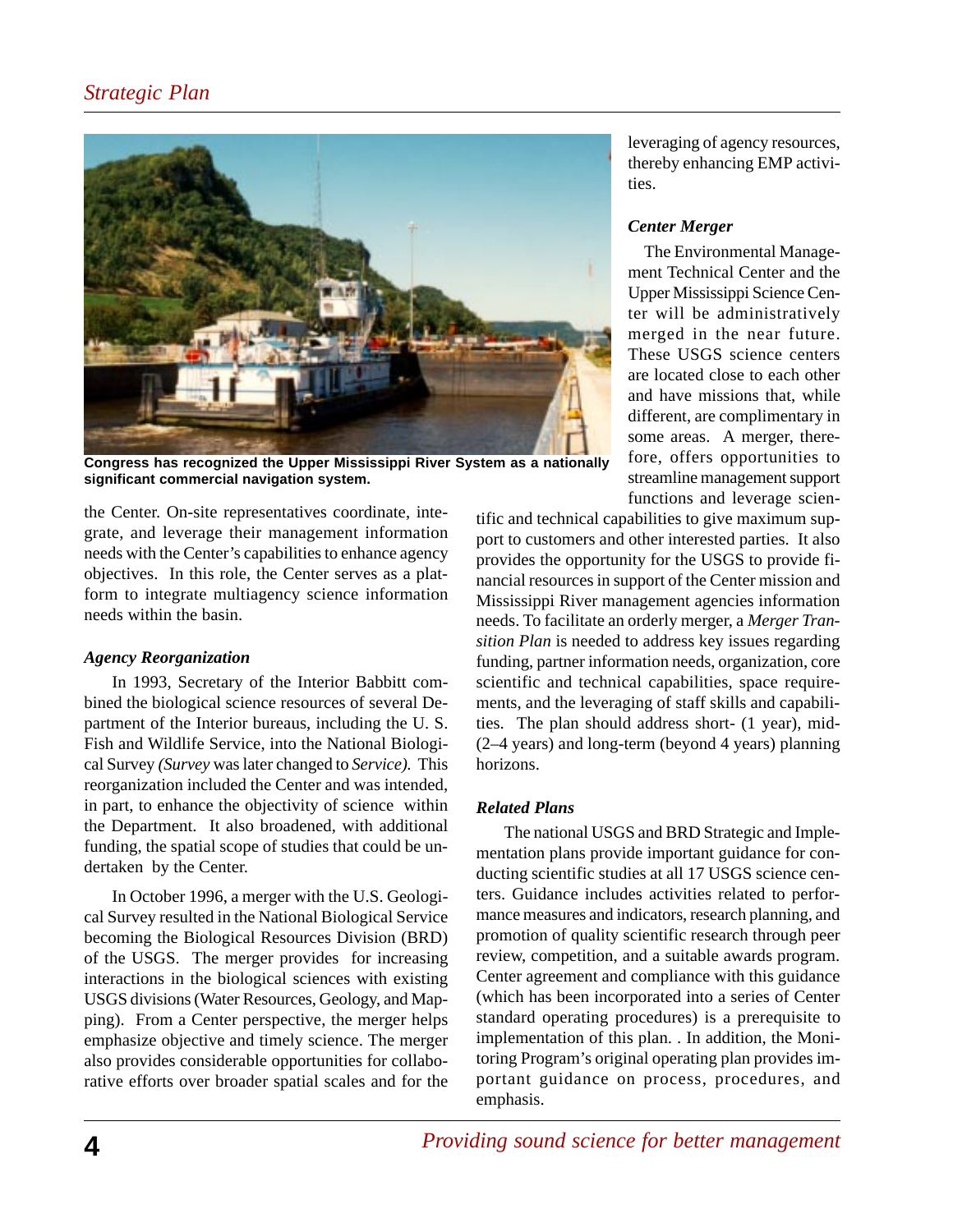## **Section II - Center Capabilities**

The Center employs scientific and technical professionals with expertise in

• **applied river ecology** to describe ecosystems, collect data, analyze trends, forecast conditions, evaluate habitat restoration and recommend management alternatives;

• **geospatial technologies** to build spatial databases, develop land cover/land use maps, conduct landscape analysis and modeling, provide Geographic Information System (GIS) training, and perform cartographic services; and

data and information management to provide quality control and public access to data, develop decision-support tools, and produce scientific and technical reports.

## **Scientific and Technical**

#### *Ecological Research and Analysis*

The Center employs scientists in the physical, biological, and chemical sciences to conduct data collection, analysis, and research on a wide range of ecological topics such as basic and applied research on species, populations, and ecosystems. They develop predictive studies and models; collect data on longterm status and trends of important plants, animals, and ecosystems; provide technical assistance; and carry out ecological assessments.

#### *Ecological Monitoring and Data Collection*

Center staff members oversee the collection of a variety of environmental data through six strategically located field stations operated in cooperation with the states of Illinois, Iowa, Minnesota, Missouri, and Wisconsin. These field stations are responsible for annual monitoring and analysis activities relating to fish, water quality, aquatic vegetation, and macroinvertebrates.

#### *Ecological Database Development*

Center and field station staff have developed a large array of ecological databases relating to fish, water quality, macroinvertebrates, vegetation, water levels and flows, sediments, and land cover and land use. Data collected from aerial photos and other base map manuscripts are digitized for inclusion in the master database for preservation, display, and subsequent evaluation. Bathymetric data are developed using land-based and hydrographic surveying equipment. Metadata (data about the data) has been developed which explains the nature of each database.

#### *Laboratory Analysis*

The Center operates analytical and bio-

## **Scientific and Technical Specialties**

botany cartography computer science contract administration database management digitial image processing ecology entomology fish biology forestry geography graphic design hydrology information transfer laboratory analysis landscape ecology limnology network administration photo interpretation publication management technical editing telecommunications web technology wildlife biology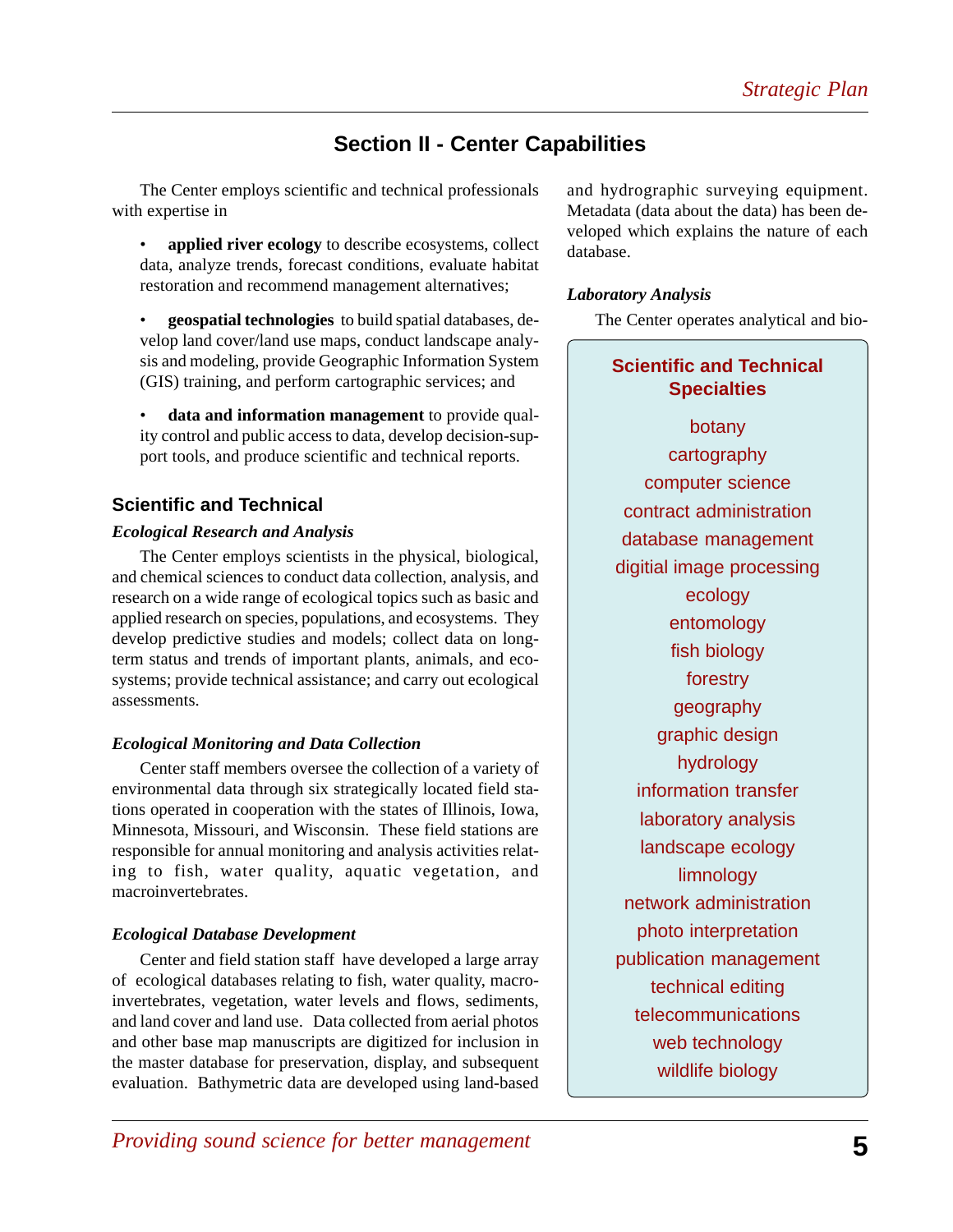## *Strategic Plan*

logical laboratories. The analytical laboratory uses state-of-the-art equipment, including atomic absorption and ion chromatography. Analyses are conducted using a high level of automation. The biological laboratory is used for enumeration, aging, and identification of fish, benthic macroinvertebrates, and aquatic and terrestrial plant species.

#### *Ecological Analysis Using Spatial Data*

Center staff members use ARC/INFO GIS software to process and analyze spatial data. Surfacing and modeling are performed using custom interfaces using a suite of software tools. ArcView software is also used by Center and field station staff for data visualization.

#### *Accessing Ecological Data Over the World Wide Web*

The Center established a World Wide Web site in November 1993 *(http//www.emtc.usgs.gov)* and provides free access to data and information about the UMRS and related areas in seven adjoining Midwestern states. This Web site offers more than 8,200 files on fish, vegetation, macroinvertebrates, water quality, water levels, aerial photography, satellite imagery, scientific publications, and geographic information system data.

The Web site has been visited by individuals from all 50 states and more than 70 foreign countries. Almost 3 million visits have been recorded since May 1995 and more than 1 million visits were recorded during calendar year 1997.

#### *Long-term Monitoring Using Aerial Photography*

Annual aerial photo missions are undertaken using sophisticated flight planning software and a highresolution camera (the camera is shared and installed in a USFWS [Region 3] airplane). Center and field station staff members perform detailed photo interpretation and transfer the resultant data into a GIS. These data are analyzed to determine plant species abundance, detecting changes and patterns in land cover and land use, and in mapping aquatic habitat changes over time.

#### *Scientific and Technical Report Production*

The Center has extensive report production capabilities. Technical editors support researchers, scientists, and technical staff in writing a variety of products. Products include technical reports, articles for peer-reviewed journals, project status reports, popular articles, training manuals, standard operating procedures, and outreach documents such as press releases, fact sheets, and brochures. The Center also

> provides desktop publishing, graphic, photographic, and printing support to staff and partners.

#### *Ecological Analysis Using Remote Sensing*

Satellite images are processed using ERDAS software (a commercial image processing software) to produce classified scenes of land cover for the floodplain of the UMRS. Landsat Thematic Mapper, Landsat Multispectral Scanner, SPOT (a French satellite system), and Advanced Very High Resolution Radiometer (AVHRR) data are used in trend analysis and change detection.



**Automation support staff ensure that Center personnel have access to dependable computing equipment and software.**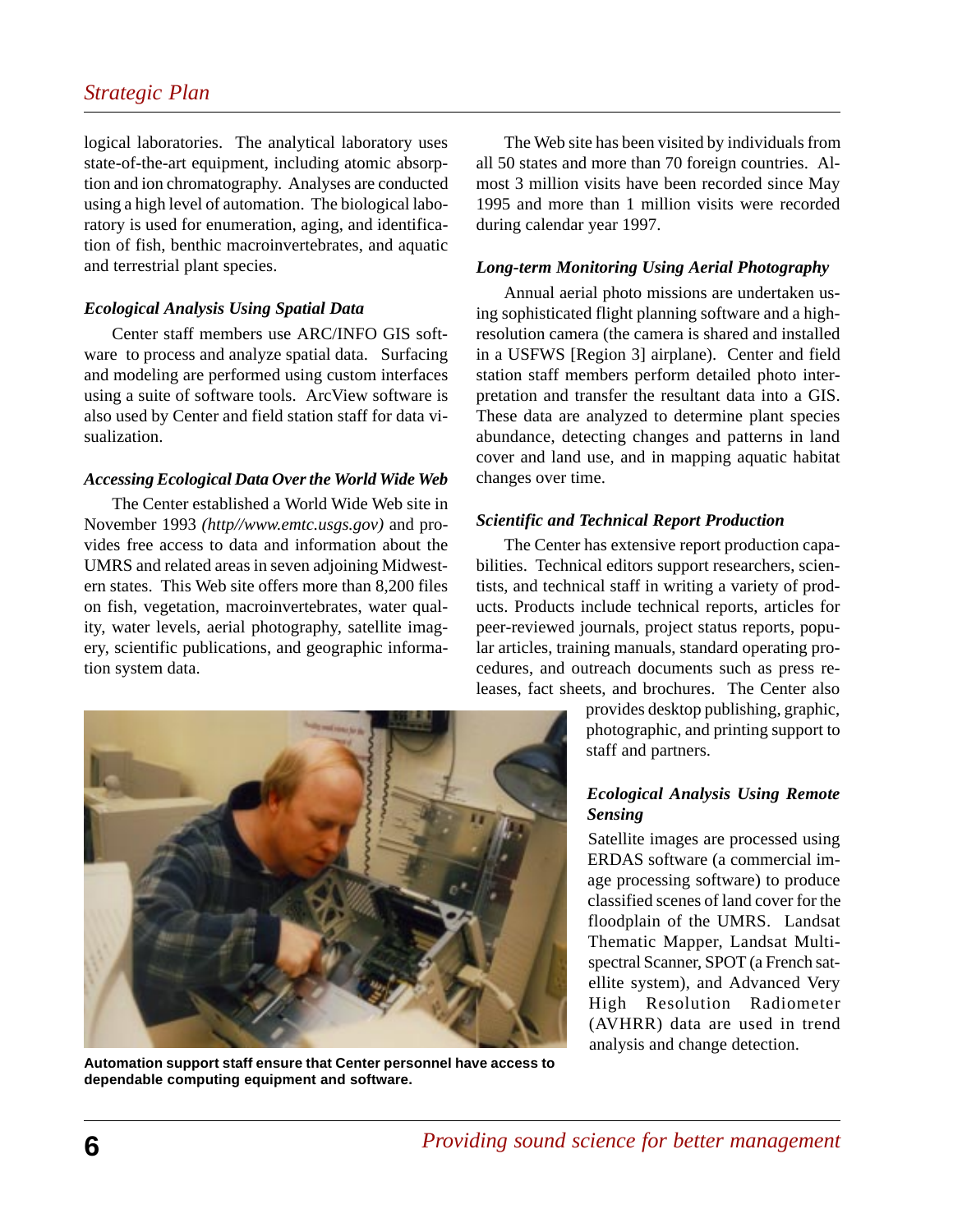#### *Resource Management and Decision Support*

Center staff members support managing agency efforts through the production of custom cartographic products including maps, charts, posters, and slides. Strict quality assurance/quality control procedures are adhered to in product development.

#### *GIS Training*

Training manuals and structured courses have been developed by Center staff members in the use of ARC/ INFO and ArcView GIS software. Classes are conducted in the Center's on-site training and meeting facilities. Staff experts also provide training in the use and application of the state-of-the-art hardware and software decision-support tools.

#### **Infrastructure**

#### *Environmental Management Technical Center*

The Center occupies  $22,000$  ft<sup>2</sup> of office, laboratory, conference, and shop space and 4,800 ft<sup>2</sup> of storage space in a General Services Administration leased facility in Onalaska, Wisconsin.

The Center has a well-equipped laboratory and the necessary equipment (hydrolabs, autoanalyzer, etc.) to collect and analyze a variety of field data. Center resources provide scientists with tools to perform inventory and monitoring activities, multitemporal and multispatial scale research, and to assess status and trends using remote sensing, geographic information systems, and global positioning systems (GPS). Automation equipment includes Unix file servers, workstations, and personal computers interconnected by a local area network with access to the Internet. In addition, sophisticated digitizing, scanning, duplicating, and plotting equipment enhance Center research capabilities. A variety of image processing and GIS software packages are available to Center researchers.

The Center uses a positioning system, an innerspace transducer, computer software, and a chart recorder to collect hydrosurvey field data. The data are edited and translated into GIS coverages using the latest in computer software. Positioning for sampling sites has become an important part of most Center stud-

ies and sophisticated equipment is used to perform real time positioning.

The Center has the necessary equipment to meet the various field conditions found during open-water, freeze-up, and iced-over conditions on a large river. For the open-water season, conventional or specialty boats are available for regular open-water and vegetation sampling, hydrosurveys, and electrofishing. For sampling during iced-over conditions, snowmobiles and all-terrain vehicles are available.

#### *Field Stations*

Six cooperative state owned and operated field stations (Lake City, Minnesota; Onalaska, Wisconsin; Bellevue, Iowa; Alton and Havana, Illinois; and Cape Girardeau, Missouri) have been established for field data collection, analysis, quality assurance, and applied research.

The Mississippi and Illinois Rivers can be separated into distinct river reaches based upon common floodplain geomorphic structure. The field stations that collect the Monitoring Program biological, chemi-



**Center and Field Station Locations**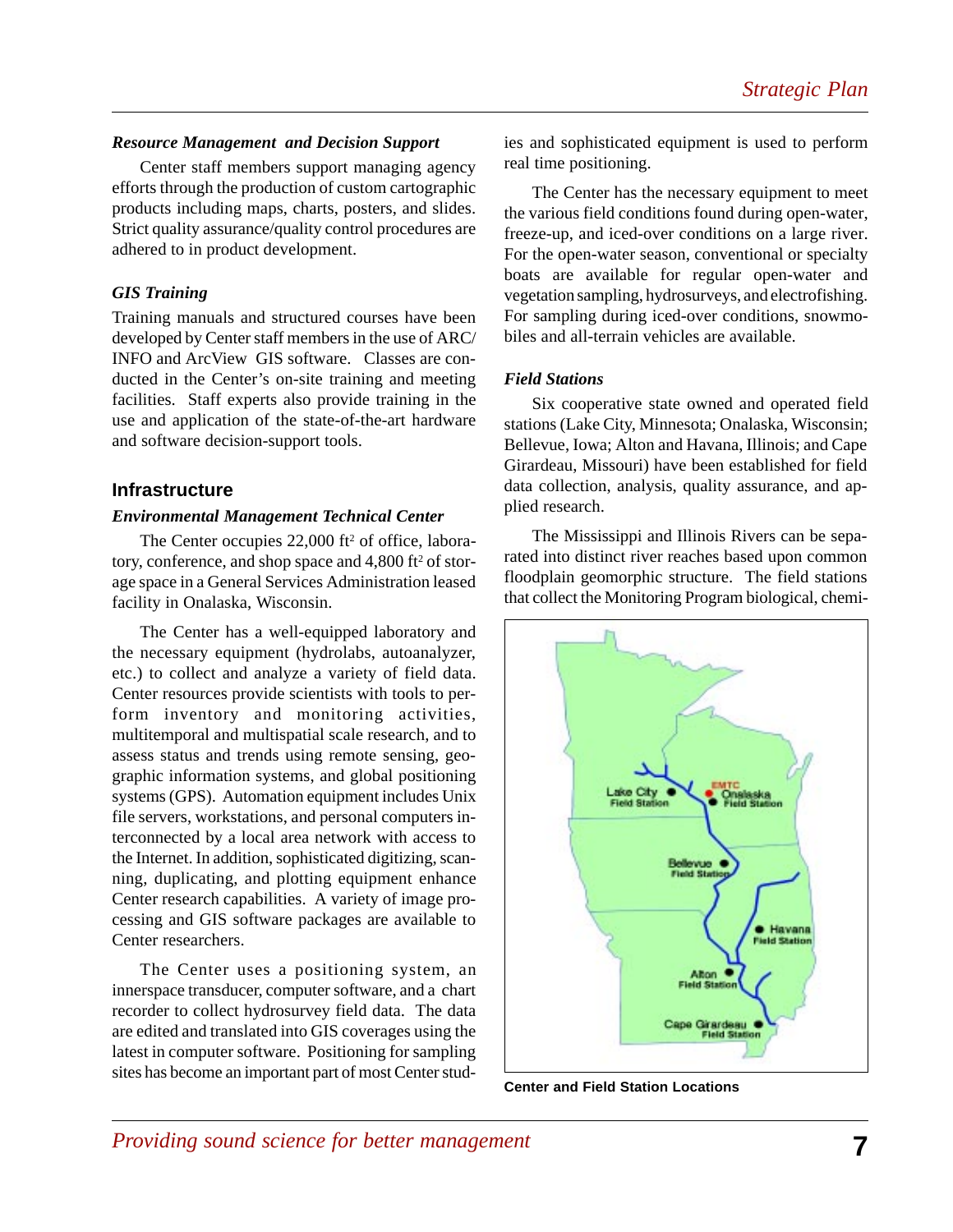cal, and physical data are located on these river reaches. Three field stations are in the upper impounded reach of the UMRS, one within the lower impounded reach, one in the impounded lower Illinois River, and one in the Open River reach.

A field station team leader is responsible for the overall operation, management, and quality assurance/ quality control (QA/QC) of station activities. A crew leader is responsible for each data collection crew, accuracy of data collected, and the proper transcription of raw data to a digital format. Field station staff provide input on sampling methods and protocols, support data management and transfer, and day-to-day support to monitoring activities.

Each field station has similar complements of staff and equipment. Between five and seven permanent staff members including a Team Leader, component Specialists (Water Quality, Fisheries, and Vegetation), and several technicians comprise the team. Temporary staff are added as needed.

Equipment at field stations consists of several boats designed for various types of sampling during all seasons (i.e., an electrofishing boat, airboat, hovercraft, canoes, and various flat-bottomed boats and motors), various types of nets and seines, and electronic equipment including water quality meters and GPS. In addition, office equipment (computers, printers, copy and fax machines, etc.) sufficient to operate a typical field office is available.

#### **Center Organization**

The Center is structured around its core scientific capabilities and strengths through the Applied River Science, Geospatial Technologies, and Program Operations Divisions as shown below. The Center's organization includes four external advisory committees that perform science review, agency science integration, programmatic review, and coordination of agency information needs.



**Environmental Management Technical Center Organizational Structure**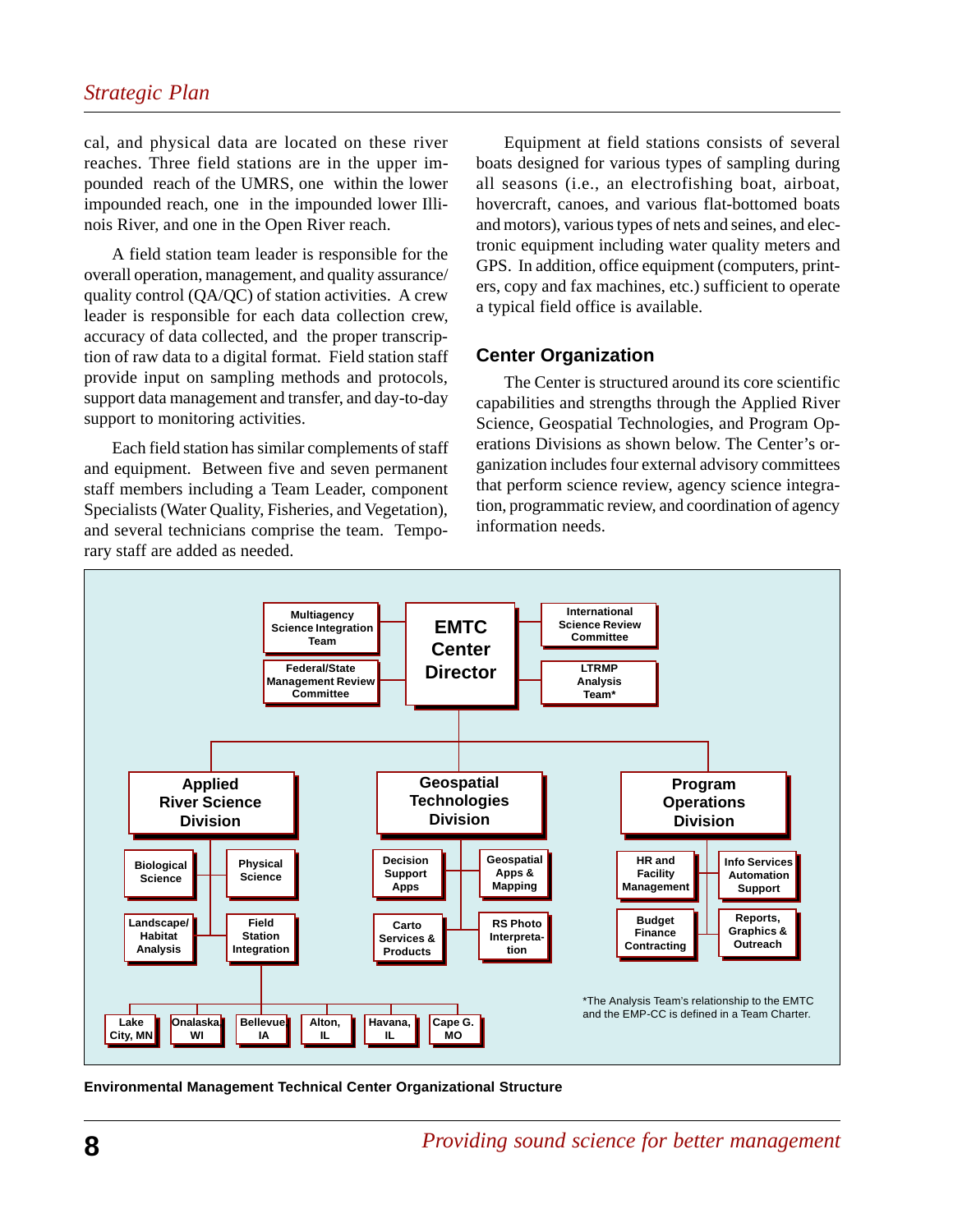## **Section III - Process for Conducting Science**

## **Strategic Planning**

The Center considers strategic planning but one part of the planning process. Planning is not a static or occasional event, but rather a dynamic and inclusive process that forms the basis for the Center's shortand long-term activities. Three planning practices are critical to the Center's success, (1) involving shareholders; (2) assessing the internal and external environment; and, (3) aligning Center activities, core processes, and resources to support agency mission-related outcomes.As a nonadvocacy biological science and technology center, the Center works to provide data and information to resource managers, decision makers, and civil authorities in support of their missions.

To meet the Center's legislative goals and objectives, a process of comprehensive science planning has been established. The process includes extensive communication for identifying and prioritizing management information needs. Also, regular, formal meetings are held with partners to discuss and reach consensus on priorities. A series of planning documents record decisions, define specific tasks and products, estimate costs, and set work schedules.

#### **Involving Shareholders**

Management of the Upper Mississippi River is the responsibility of several independent Federal and state agencies. Although communication among these various agencies and groups has been extensive, few actual collaborative programs that share objectives, resources, and results have been established.

The Center focuses on particular geographic ecosystems, and its scientific and technical strengths derive from a breadth of disciplines rather than a focused strength on any one discipline. Therefore, the Center relies to a great degree on cooperative relationships with a variety of scientific institutions, universities, and other agencies to address complex natural resource issues. Much of the applied research conducted by the Center is done in collaboration with scientists from a variety of institutions. This allows the Center to assemble the best and most relevant expertise needed for any given issue and greatly leverages the Center's available resources.

#### **Partnerships**

Partnerships are a special emphasis of the Center



**Staff members are trained in the use of a wide variety of equipment.**

mainly because the Center and its six field stations were established in response to specific legislative mandates and client needs. These mandates and needs overlap a large geographic area involving several state, Federal, and local jurisdictional entities and involve a variety of private and nonagency public interest groups. This has produced a rich "partnering" tradition and established a fundamental way of conducting the Center's day-today business as well as providing a unique communication link to partner agencies.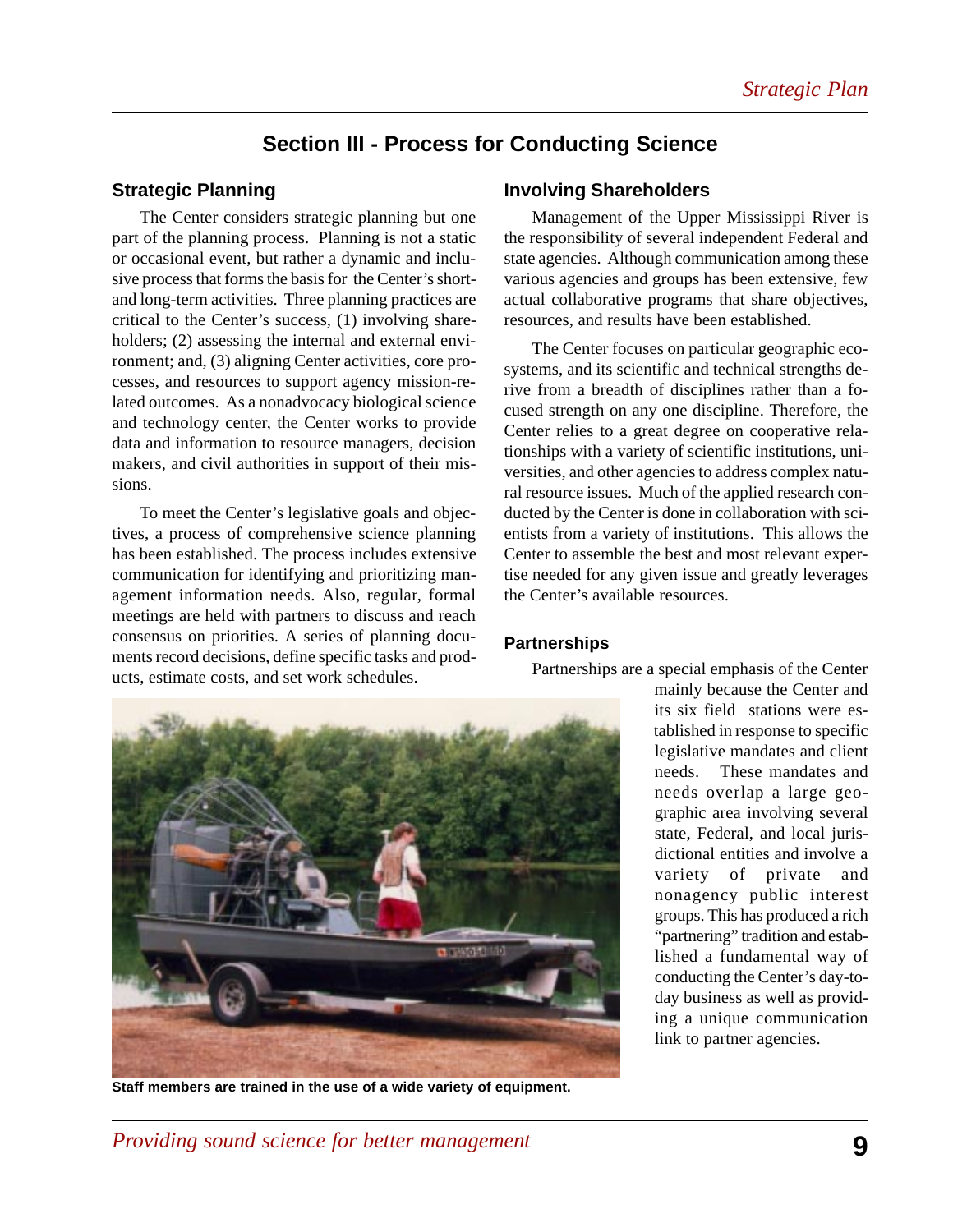## **Advisory Bodies**

Consensus building has always been and continues to be critical to successful Monitoring Program implementation. The Upper Mississippi region has a rich tradition of interagency partnerships, and many of the long-standing interagency organizations have provided convenient forums for coordination.

## *U.S. Army Corps of Engineers*

The Mississippi Valley Division has overall program management responsibility for the EMP and receives policy guidance from the Headquarters office of the U.S. Army Corps of Engineers. The St. Paul, Rock Island, and St. Louis Districts are responsible for the planning, design, construction, and monitoring of habitat projects within their respective UMRS Districts.

## *Upper Mississippi River Basin Association*

The Basin Association, as directed by Congressional legislation, provides policy oversight of the EMP and ensures EMP coordination with basin issues. Members include the states of Illinois, Iowa, Minnesota, Missouri, and Wisconsin. Federal advisory members include the U.S. Army Corps of Engineers, the U.S. Fish and Wildlife Service, the U.S. Geological Survey, the U.S. Environmental Protection Agency, the U.S. Department of Transportation, and the Natural Resources Conservation Service.

Each state conservation agency is actively involved in the identification, selection, planning, and design of habitat projects within its jurisdiction. They often participate in the planning of projects in adjoining states. Each state funds 25% of the cost of any project within its borders not on land managed as a national refuge. Upon completion of construction, the respective state is responsible for 100% of the operation and maintenance of projects on lands that it manages. Each state, by cooperative agreement and funds transfer, operate a Monitoring Program field station.

## *Environmental Management Program Coordinating Committee*

For the specific purpose of providing interagency coordination of various elements of EMP implementation, the U.S. Army Corps of Engineers established

## **Partner Support Activities**

The Center supports river scientists, natural resource managers, and decision makers by

- conducting data collection, analysis, research, and modeling regarding floodplain elevation, water quality, fishes, sedimentation, and invertebrates;
- investigating linkages between geomorphic and biological processes and the ecology of large rivers;
- determining effects of water levels and flows on the River ecosystem;
- studying effects of navigation on selected River components and processes;
- investigating processes affecting aquatic vegetation changes;
- using aerial photography and satellite imagery to gather land cover and land use data;
- constructing multi scale, basin-wide databases of land cover, ownership, land management status, and species distribution;
- using data and analytical tools for decision support efforts;
- developing databases and user interfaces for emergency response activities;
- conducting training courses in GIS applications, photo interpretation, Internet access, and computer applications; and
- planning, designing, and testing innovative ecosystem management techniques for maintaining and restoring large river ecosystems.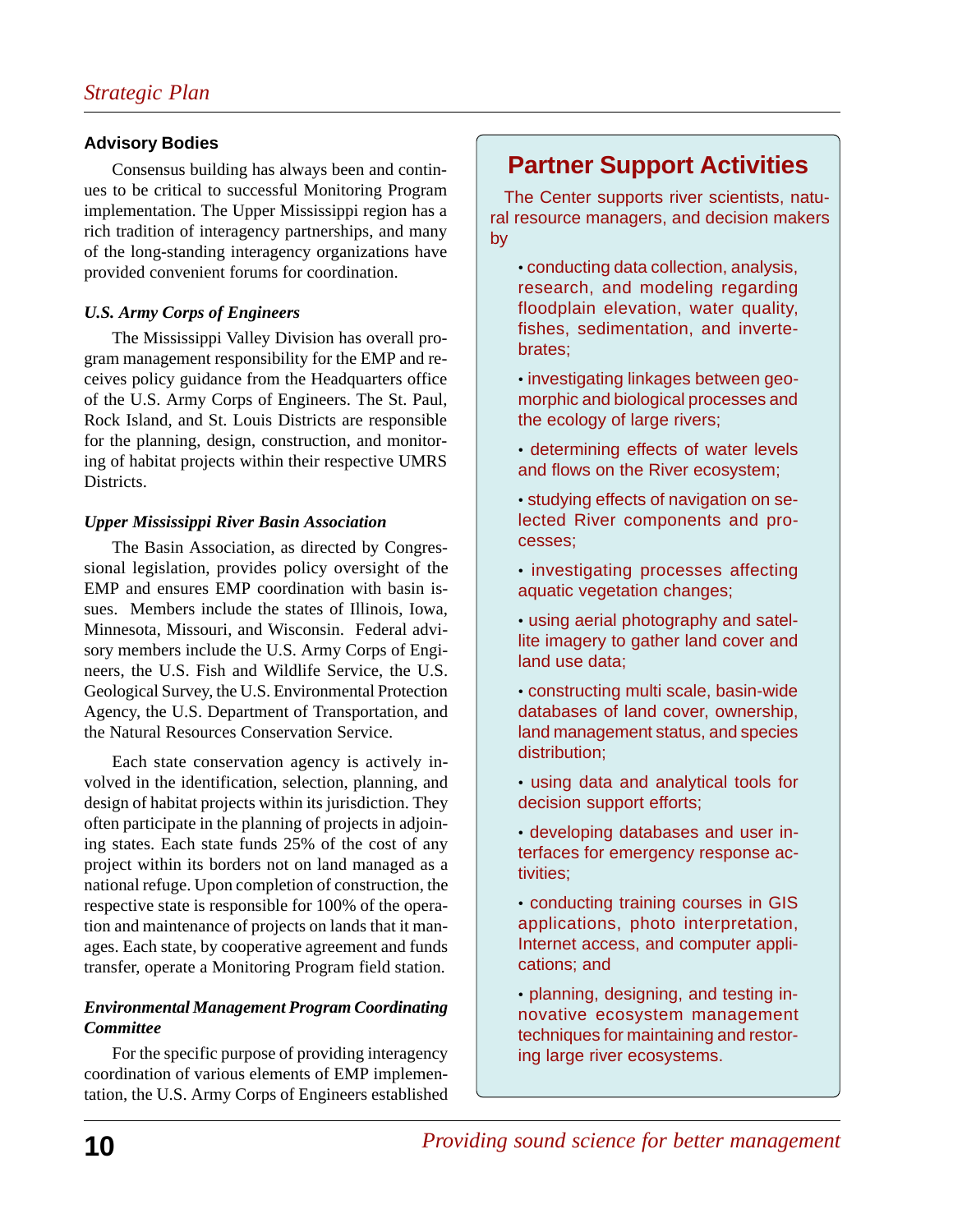## *Strategic Plan*



**Sediment sampling activities.**

the EMP Coordinating Committee (EMP-CC) in 1987. The EMP-CC is the primary consultative body used to seek consensus on EMP budgetary and policy issues. Members include the same states and agencies previously listed for the Basin Association.

#### *Long Term Resource Monitoring Program Analysis Team*

To provide technical advise on implementing the Monitoring Program (that combines the authorized monitoring and computerized information and analysis system elements of the EMP), an interagency committee called the Analysis Team was formed by the Center. This team presently works with the Center on Monitoring Program goals and objectives, setting priorities, defining products, and reviewing progress. Members include the states of Illinois, Iowa, Minnesota, Missouri, and Wisconsin, the U.S. Army Corps of Engineers, the U.S. Fish and Wildlife Service, the U.S. Geological Survey, the U.S. Environmental Protection Agency, and the Natural Resources Conservation Service. This team will soon be merged with the EMP-CC and have a formal charter defining roles and responsibilities.

#### *U.S. Fish and Wildlife Service*

The Region 3 office has lead USFWS responsibility for participating in the planning and design of habitat projects both on and off national wildlife refuge lands. The USFWS is also responsible for operation and maintenance of projects on lands it manages and for satisfying requirements of the Fish and Wildlife Coordination Act with respect to all habitat projects.

#### **Federal and State Partner Missions**

Each of our primary Federal and state partners have different but related missions within the UMRS. The following paragraphs summarize their responsibilities within the UMRS:

• **U.S. Army Corps of Engineers** - constructs, operates, and maintains flood control and river and harbor facilities and installations. Environmental restoration is an emerging activity.

- **U.S. Fish and Wildlife Service** conserves, protects and enhances fish and wildlife and their habitats for the continuing benefit of the American people.
- **The National Park Service** is responsible for preserving unimpaired the natural and cultural resources and values of the National Park System for the enjoyment, education, and inspiration of this and future generations.
- **The U.S. Geological Survey** provides the Nation with reliable, impartial information to describe and understand the Earth.
- **The U.S. Environmental Protection Agency -** protects human health and safeguards the natural environment — air, water, and land — upon which life depends.

• **The Natural Resources Conservation Service -** provides leadership in a partnership effort to help people conserve, improve, and sustain our natural resources and environment.

**• The Iowa Department of Natural Resources** - manages, protects, conserves, and develops Iowa's natural resources in cooperation with other public and private organizations and individuals.

**• The Minnesota Department of Natural Resources** - works with the people of Minnesota to manage the state's diverse natural resources for a sustainable quality of life.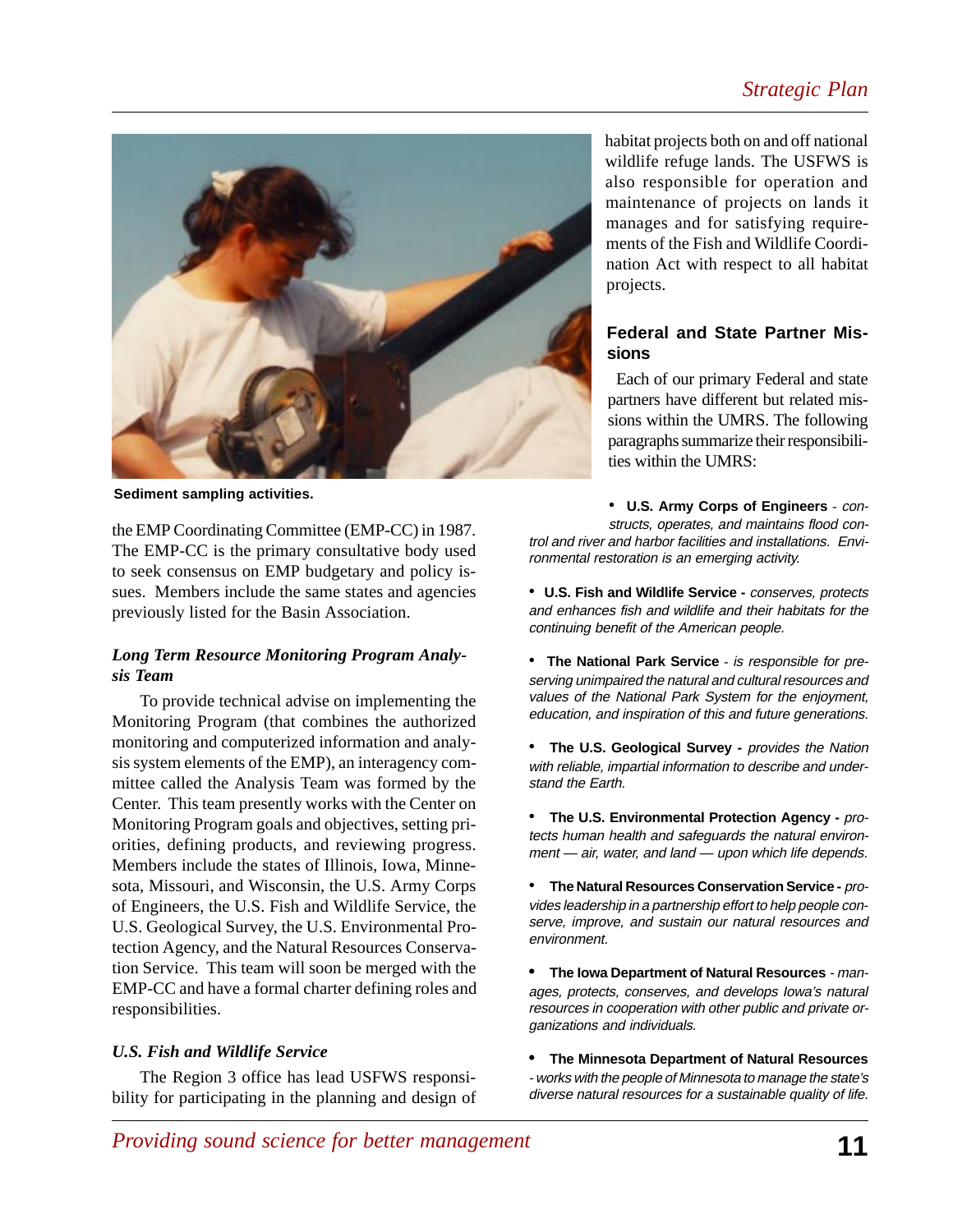## *Strategic Plan*

**• The Missouri Department of Conservation** - protects and manages the fish, forest, and wildlife resources of the state; serves the public and facilitates their participation in resource management activities; provides opportunity for all citizens to use enjoy, and learn about fish, forest, and wildlife resources.

**• The Wisconsin Department of Natural Resources** to protect and enhance Wisconsin's natural resources; to

provide a clean and abundant out-of-doors and a full range of outdoor recreational experiences; and to remember the future and those who will follow us.

**• The Illinois Department of Natural Resources** - promotes an appreciation of the state's natural resources and works to protect and manage those resources to ensure a high quality of life for present and future generations.



**Boating opportunities abound within the Upper Mississippi River System.**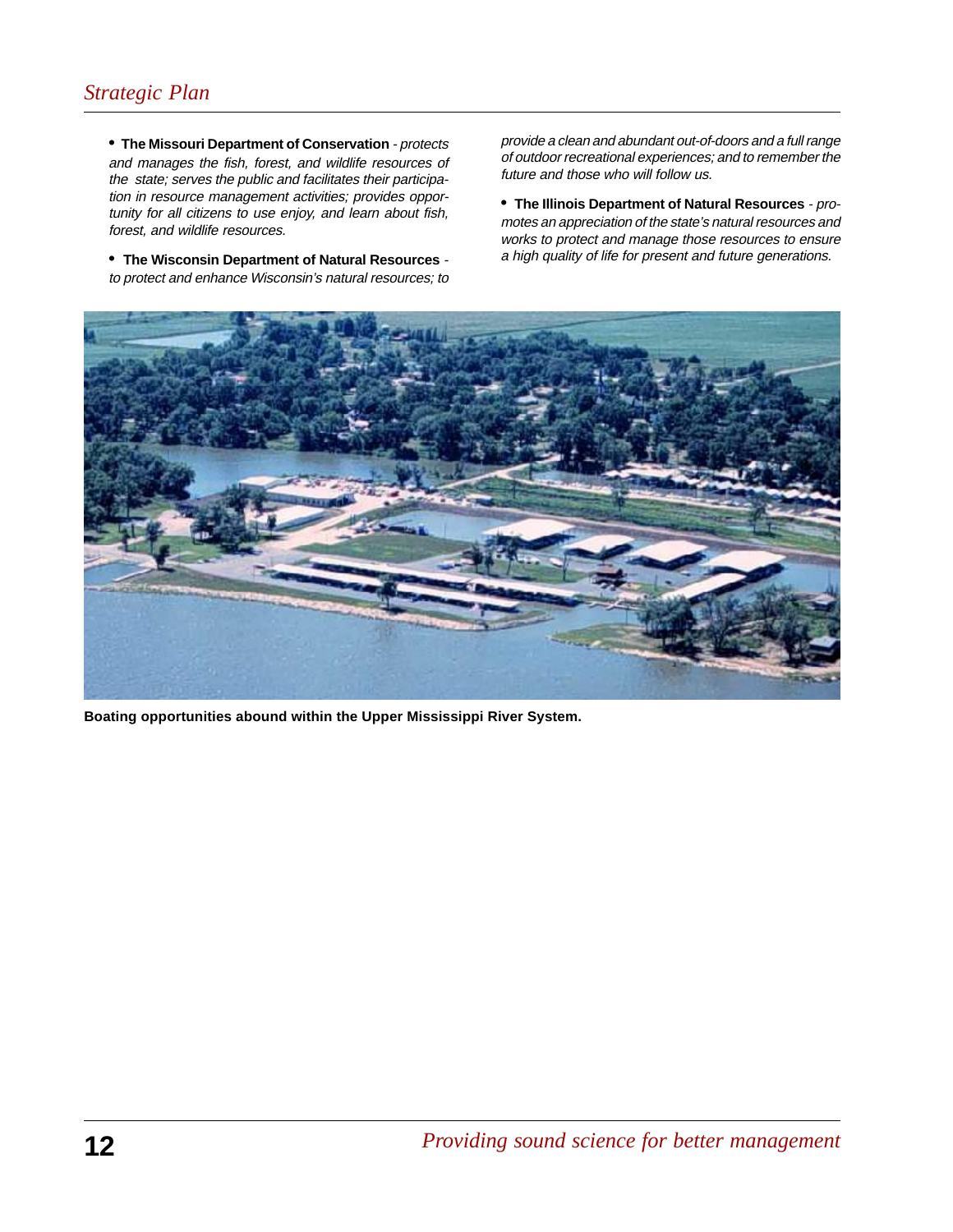## **Section IV - Implementation Objectives for the Period 1998-2002**

## **Identifying and Prioritizing Management Information Needs**

#### *Identification Process*

The scientific and technological activities of the Center *will continue to be influenced by the informational needs and expectations of the management agencies along the Mississippi River.* The process of basing Center science on management needs began during the early planning phase of the Monitoring Program. Three committees made up of scientists and management agency staff collaboratively wrote plans for monitoring Mississippi River natural resources. They identified and prioritized resource problems and recommended a computer system for development of geographic information system capabilities and to assist in analyzing, managing, and distributing the resulting data.

Recommended procedures for identifying management information needs related to the EMP involves participation by two multiagency committees, the Monitoring Program Analysis Team and the Environmental Management Program Coordinating Committee (EMP-CC). The Analysis Team is responsible

for compiling the many management agency needs that relate to the Mississippi River and presenting collaboratively developed information needs and priorities to Center scientists. The EMP-CC may either concur with the stated information needs or recommend modifications. These two committees will soon be merged with a formal charter defining roles and responsibilities. The recommended work activity process and general roles of the different advisory committees and the U.S. Army Corps of Engineers is provided in Appendix A.

#### *Partner Needs and Expectations*

Periodically, the Center and the Analysis Team initiate a process by which UMRS resource agencies define and prioritize their resource management informational needs. The individual identified needs were recently summarized by the Analysis Team into the following overall management information themes:

- 1. Describe and explain the effects of navigation and agricultural development, operation, and maintenance, on the physical and biological habitat in the UMRS.
- 2. Describe and explain how the hydrology and geomorphology of the UMRS has changed and how those changes have affected biological habitat and water quality.
- 3. Describe species abundance and distribution both spatially and temporally.
- 4. Describe how different ecosystem components interact and how they have been affected by physical, chemical, and biological changes in the UMRS.
- 5. Describe future conditions under different management scenarios including the current system.
- 6. Provide the scientific support needed to complete a habitat needs assessment for the UMRS.

These management information themes, which include previously identified priority needs, Upper Mississippi River Master Plan Recommendations, and items specified in existing memorandums of agreement, formed the basis for identifying the EMP objectives listed in this plan.



**Quality assurance/quality control activities in support of Vegetation mapping.**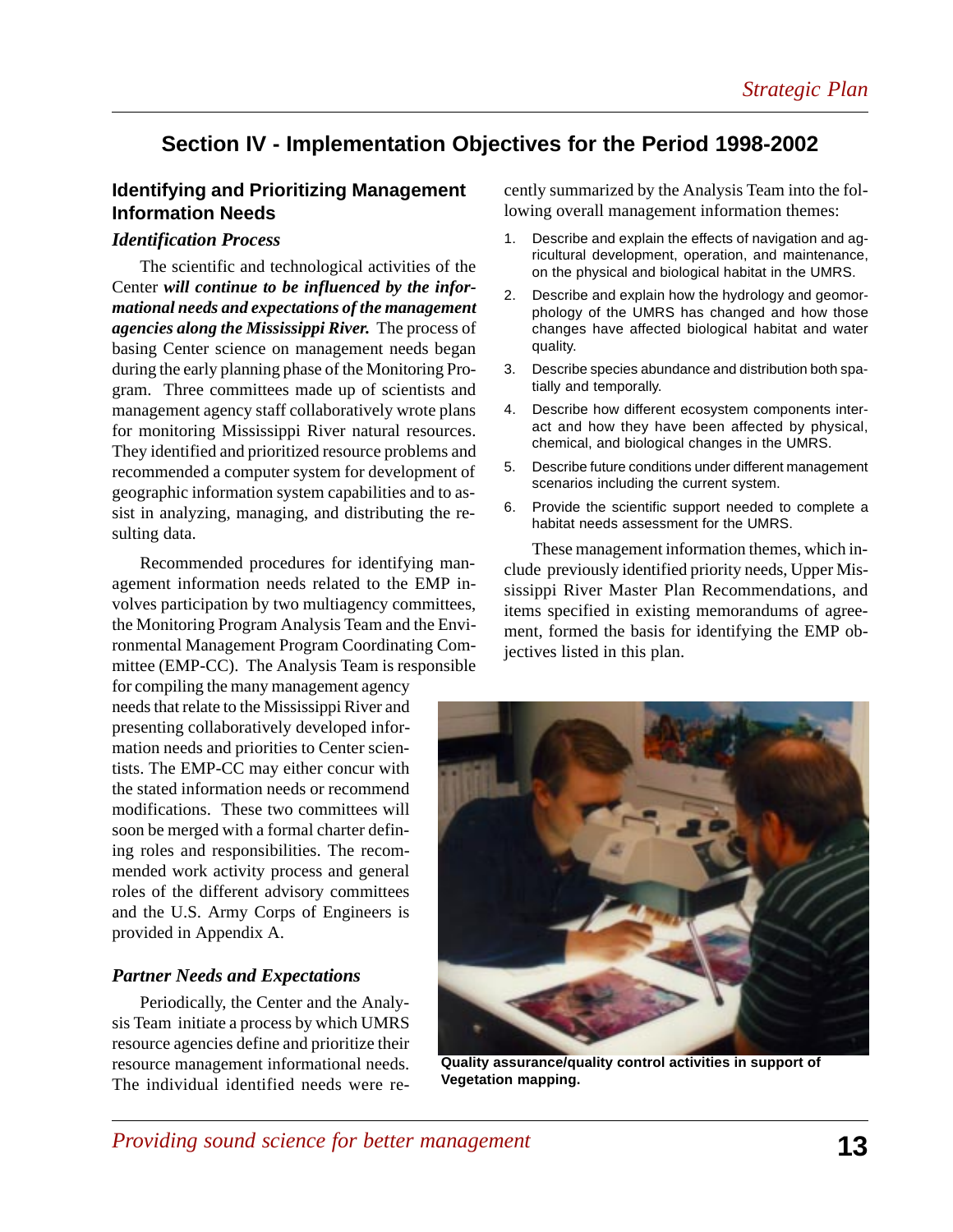## **Reporting Performance**

Several key documents are linked to and complement this strategic plan. These documents include the Annual Performance Plan and the Annual Performance Report.

## *Annual Performance Plan*

Annual performance plans will be directly linked to this strategic plan. The goals and objectives in this strategic plan set the framework for developing annual performance plans. These performance plans are incorporated as abreviated study plans in the USGS Science Information System (SIS) and include quantifiable, and measurable performance objectives to be achieved in a given fiscal year. The purpose of the SIS is to provide a comprehensive scientific information database comprising summary documentation of the objectives, location, funding amount and source, project description, approach, anticipated application of research, products, duration, progress, and results of USGS scientific and technical efforts.

#### *Annual Performance Report*

Within four months after the close of each fiscal year, the Center submits to the Corps and other Program Partners a report on program performance for the fiscal year just ended. This report will review the Center's success in achieving the performance goals for that fiscal year. Where the annual goals have been achieved, the underlying assumptions and strategies will be examined to ensure that these goals and associated performance measures have continued applicability. If any of the performance goals are not met, the Center will conduct an analysis of why they were not met and what actions are necessary to meet these goals in the future. If the analysis should indicate that the performance goal is impractical or not feasible,

the performance report will document the reasons and recommend further action.

## **Objectives**

The following objectives are organized by major program support area and subdivided by Center goal within each program area. The identified objectives

*The goals and objectives in this strategic plan set the framework for developing annual performance plans.*

are based on information contained in Public Law 99- 662, the Long Term Resource Monitoring Program Operating Plan, UMRS Partner expectations, the Bureau Information Needs (BIN) process, and specific priority requests from client agencies.

The stated objectives vary with respect to magnitude of effort necessary, specificity of implementation requirements, and resulting products. The objectives in this plan, therefore, merely set the framework for developing specific plans of study (scopes of work) for incorporating into the USGS SIS. The scopes of work and SIS will include specific implementation information including products, research questions, time frames, and budgets.

## **Support to the Environmental Management Program**

*Long Term Resource Monitoring and Computerized Inventory and Analysis Program Objectives* **Goal 1 Objectives (Develop a better understanding of the ecology of large rivers)**

**(L01) Quantify the temporal and spatial dynamics of aquatic vegetation, with emphasis on plant response**

*The scientific and technological activities of the Center will continue to be influenced by the informational needs and expectations of the management agencies along the Mississippi River.*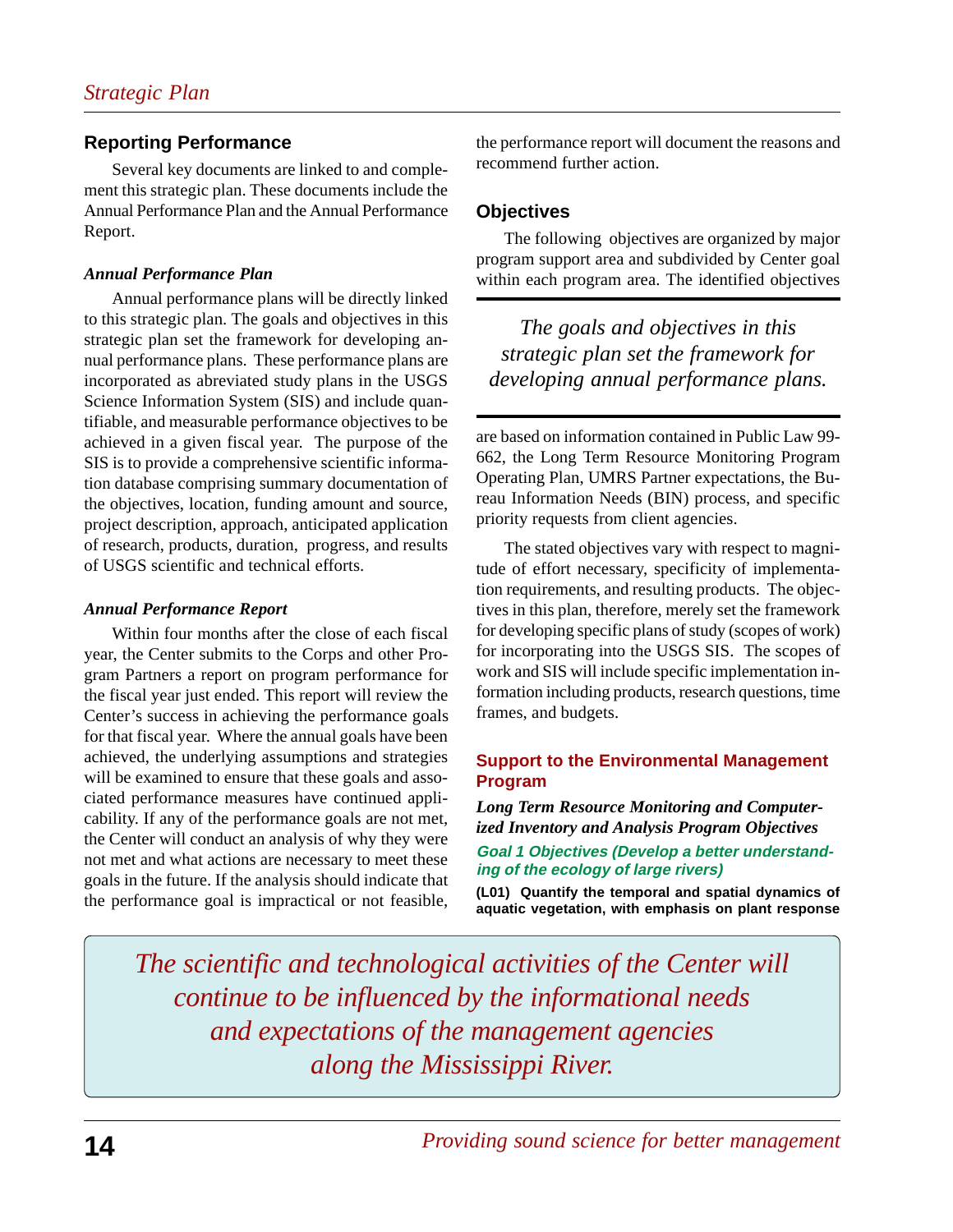**to the hydrologic regime, sediment, bathymetry, and water quality (nutrients and suspended material), and the effects of plants on invertebrates, fishes, birds, and other species.**

Aquatic vegetation is vital to the ecological quality of UMRS backwaters. This objective addresses the need to explain how aquatic vegetation interacts with physical, chemical, and biological variables. Products developed under this objective include evaluations of monitoring data, tests (laboratory and field) of hypotheses that relate aquatic vegetation to other factors, and models to assist with the design of future management actions intended to modify aquatic abundance and species composition of the aquatic plant community.

#### **(L02) Quantify the ecology and limnology of off-channel areas, with emphasis on predicting and quantifying winter conditions and their linkage to the abundance and distribution of selected fish populations.**

Off-channel areas in the UMRS provide important aquatic habitat and are a focal point of ecological functions (and restoration efforts) within the system. This objective addresses the need to promote more effective management within these areas by developing a clearer understanding of their limnological and ecological relations. Work under this objective began by addressing a priority management issue (availability of over-wintering habitat)

that requires fundamental information on physical-chemical limnology and fisheries biology. Products developed under this objective include large- and small-scale field assessments and predictive models of habitat availability. We will link winter habitat availability and suitability both to overwinter survival and observed changes in fish populations over 5–10 years .

#### **(L03) Initiate an assessment of the ecological importance of the annual flood pulse to aquatic and terrestrial productivity and diversity.**

The annual flood pulse in a given river reach affects sediment and nutrient fluxes, energy cycles, fish spawning, and the suitability of habitat conditions for many aquatic and terrestrial species. This objective addresses the need to quantify selected relations between the flood pulse and river habitats, species, and ecological processes, and to describe how the flood pulse in different UMRS reaches has been modified by navigation and agricultural develop-<br>ment. Products developed under this objective include Products developed under this objective include evaluations of historical changes in flood pulse characteristics, analyses of flood zone extent and duration, and models of selected relations between the flood pulse and species abundance and community diversity. The models will be designed to help forecast ecological benefits of restoring floodplain connectivity in selected river reaches.



**More and more cities are recognizing the importance of the river to their local economies.**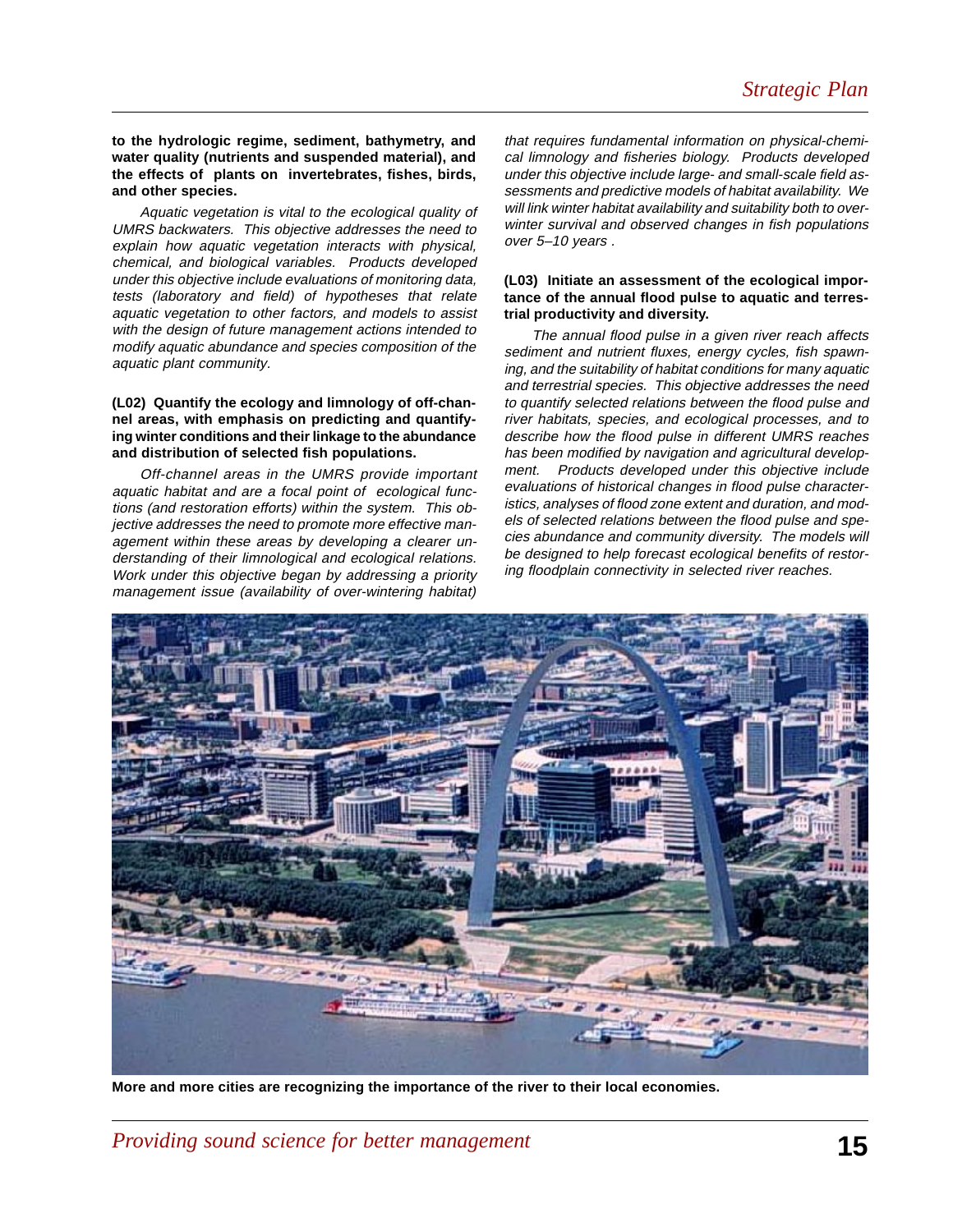

**Converting data to electronic format for a geographic information system.**

**(L04) Apply forest succession and dynamic bird models to floodplain lands managed by the U.S. Fish and Wildlife Service and the U.S. Army Corps of Engineers to identify optimal timber-cutting strategies for vegetation diversity and bird habitat suitability.**

The size, fragmentation, community composition, and age structure of UMRS forests affect their value as habitat for migrating birds. This objective addresses the need to quantify the relations between selected forest features and bird habitat suitability. Products developed under this objective include models of causal relationships to assist the development of effective timber cutting strategies within the UMRS floodplains.

#### **(L05) Develop a model to predict how water quality, hydrologic regime and substrate factors control the abundance and distribution of mayflies and fingernail clams.**

Mayflies and fingernail clams are important, and in some cases critical, food items for river fish and migrating waterfowl. This objective addresses the need to quantify relations between physical water and substrate variables and invertebrate populations. Products developed under this objective include analyses that document the ranges of water and substrate conditions necessary to support high densities of invertebrates, and predictive models that can be used to design habitat projects or other management strategies to sustain invertebrate populations at levels required by fish, migrating waterfowl, and other species.

**(L06) Quantify morphometric and limnological effects associated with changes in bathymetry, elevation, impoundment, levee construction, island loss and**

#### **channel training structures and quantify the ecological effects of these changes.**

 The morphometry of the UMRS floodplains has changed in response to a variety of human activities, especially channel training, impoundment, and levee construction. Morphometry is fundamental to the system's ecological structures and functions. Changes in morphometry over time have altered the system's habitats, species, and ecological processes. This objective addresses the need to quantify basic physical changes that have taken place over time at several spatial scales and to estimate their ecological consequences. Products developed under this objective include change maps, frequently at decadal intervals; tabulations of physical changes at different points in time; and reports on ecological consequences.

#### **(L07) Forecast future morphometric and ecological conditions within the UMRS.**

Some changes in the morphometric condition of UMRS floodplains are ongoing and expected to continue. Forecasts of some of the changes are possible, and are already under way as part of the Navigation Feasibility Study, the Adaptive Environmental Assessment Exercise, and the River Summit efforts. Forecasts are especially valuable to establish long-term ecological objectives for the system. This objective addresses the need for Monitoring Program information to be used in developing the most scientifically-based forecasts possible. Monitoring Program forecasting work will be based on internal activities described under the other objectives and will continue to build on the work of external studies as they come to completion. Specific work will address future trends associated with pool aging



**LTRMP portable display used at meetings, conferences, and symposia.**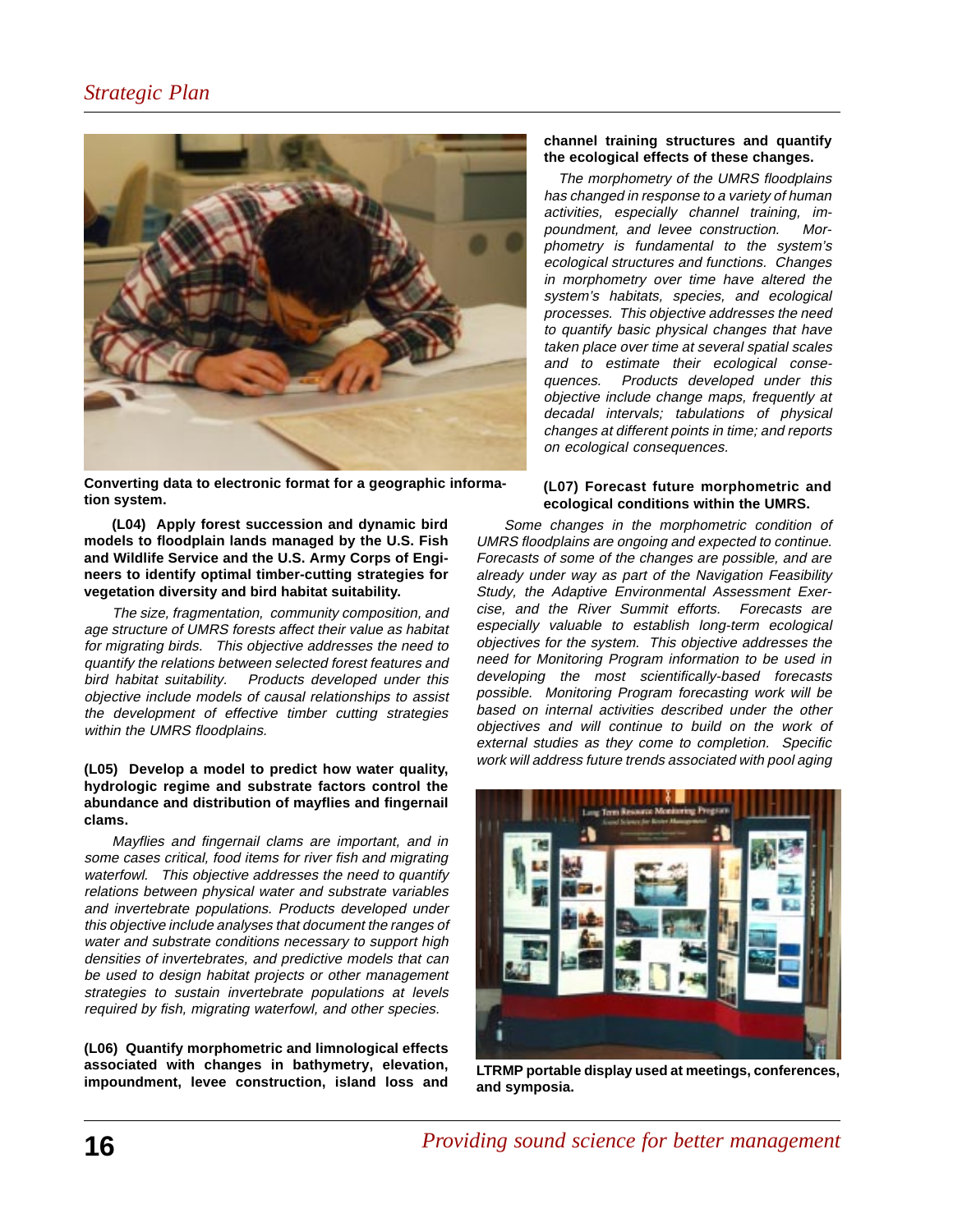

**Technical reports provide a proven method for sharing scientific accomplishments.**

(sediment build up, continued loss of bathymetric diversity, estimates of time to reach pool sediment equilibrium). Habitat suitability models for species or guilds will be used to estimate how forecasted physical changes will affect plants and animals. Products developed under this objective include tabular forecasts, spatial maps, and reports of likely associated impacts to species or guilds.

#### **(L08) Assemble and evaluate existing nutrient, sediment, and flow data for mainstem and tributaries of the UMRS to develop loading estimates and assess sources, sinks, transports, and transformations in the UMR floodplain.**

Constituent and flow data are required to quantitatively evaluate or model the movement, fate, and effects of material delivered from the UMRS drainage basin into the stream network. Stream flow and concentrations of nutrients and suspended sediment in the mainstem and tributaries of the UMRS are measured by several federal and state agencies at a large number of locations. This objective addresses the need to assemble and evaluate the flow, nutrient, and suspended sediment data from these differing sources. The data are and will continue to be used to estimate material transport (loads) to the River mainstem from tributaries and at monitoring points on the main channel. An important aspect of this objective is that the compiled data (constituents and flows) and loading estimates be made available in a consistent, usable, and documented form.

#### **(L09) Develop a model that evaluates the relative nutrient and sediment contributions to the UMR from major tributaries and relates these to subbasin landscape conditions.**

Ecological conditions in the UMRS river floodplains are greatly dependent on the amount and timing of water, sediment, and nutrient inputs from mainstem tributaries. This objective addresses the need to understand how tributary contributions are controlled by geologic, landscape, and land use features within each basin. Analysis will be in detail on selected subbasins and on a coarser scale on all subbasins. Products developed under this objective include spatial analyses of the relationships between selected basin features and material loading, and models of load reductions that could be achieved if selected land management practices were implemented.

#### **Goal 2 Objectives (Monitor resource change)**

**(L10) Complete and summarize 5 annual increments of monitoring data for water quality, fish, vegetation, invertebrates, and bathymetry.**

Annual monitoring of water quality, fish, vegetation, invertebrates, and bathymetry is a vital function of the Monitoring Program. The work is accomplished by staff at the Center and six state-operated field stations. This objective addresses the need to continue making consistent, standardized observations of physical-chemical conditions and species across the UMRS through time. Products developed under this objective include annual increments of data, annual data summary reports, an annual state of the river report, and synthesizing observations into an Ecological Status and Trends Report of the UMRS after 5 years.

#### **(L11) Analyze existing monitoring data to address longterm and longitudinal trends in limnological conditions and linkages to riverine biota with emphasis on aquatic vegetation and selected fish species.**

During the initial years of Monitoring Program, the emphasis was on establishing monitoring methods, developing data quality control measures, and procedures for management and reporting. With these functions operational and a multiyear database established, a relatively greater proportion of staff time can be allocated to analyzing the patterns that are becoming apparent in the databases. This objective addresses the need to evaluate trends of spatial and temporal relations between the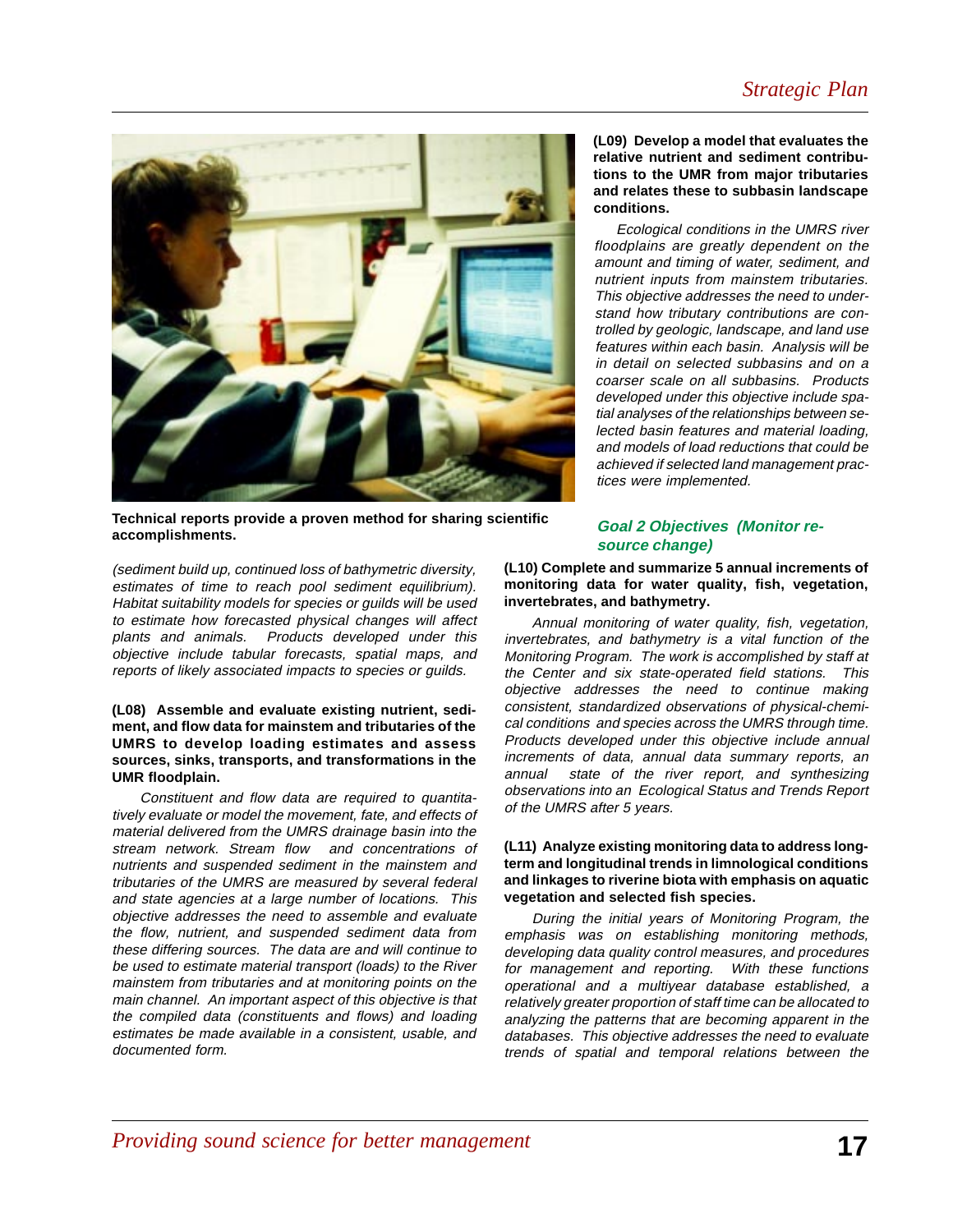components being monitored. Products developed under this objective include trend and correlation analyses, spatial analysis of individual components, recommendations for improving the effectiveness of the monitoring program, hypotheses about causal relations that can be tested in association with objectives L01-L09, and the monitoring reports listed under L10.

#### **(L12) Estimate sedimentation rates and changes in bathymetric diversity in off-channel areas of the UMRS.**

Within a floodplain reach, varying habitat conditions (channel gradient, water depth, velocity, fetch) control the rate at which sediment is deposited and resuspended. Upland soil erosion and impoundment have contributed to greater deposition rates in backwaters and impounded areas immediately above dams. Loss of water depth and bathymetric diversity in these areas threaten their habitat suitability for a variety of species. This objective addresses the need to evaluate the long-term stability of habitat conditions within the UMRS and to quantify where and how fast habitat suitability is declining. Products developed under this objective include selected reach or pool bathymetric maps, historical change maps, and analysis of sedimentation rates along fixed transects in impoundments.

#### **(L13) Complete sediment budgets for six key trend analysis areas.**

Sediment loading and transport are among the most important hydrologic processes that have and will continue to affect habitat quality within the UMRS. This objective addresses the need to understand how specific reaches

are impacted by sediment loading, to compare conditions among different river reaches, and in combination with work under L08, L09, and L12, to estimate how quickly river reaches are approaching sediment equilibrium. Products developed under this objective are data sets for each Monitoring Program trend analysis area that quantify sediment loadings and outputs over a 3-year period.

#### **Goal 3 Objectives (Support the planning, implementation, and evaluation of management actions)**

**(L14) Continue to develop and evaluate alternatives for water level management within impounded reaches of the UMRS.**

Increasingly, river managers are exploring water regulation alternatives to

improve the ecological quality of the UMRS. Ongoing plans call for testing alternatives at local and navigation pool spatial scales. This objective addresses the need to adequately plan such experiments to maximize ecological benefits, and learning, and to evaluate the short- and long- term ecological effects of the experiments. Work done under this objective requires extensive coordination with management partners. Products developed under this objective include spatial maps of areas likely to be affected by the experiments, study designs, and pre- and post- project analyses of floodplain habitats and populations.

#### **(L15) Document, evaluate and model fish passage opportunities and constraints at UMRS locks and dams, and recommend management alternatives intended to improve fish passage.**

Locks and dams are known to affect fish passage. However, the magnitude of such impacts at specific locks and dams on the UMRS, and their consequences to local or systemic fish populations and communities, with the exception of some specific cases, have not been quantified. The opportunity for upriver passage of adult migratory fishes through each UMR dam is being examined under LTRMP. A report in progress on the subject describes previous fish mark-recapture and telemetry studies, hydraulic conditions at UMR dams, and the swimming performance of UMR fishes. A variety of management alternatives have been proposed to reduce existing fish passage constraints (e.g., modifying locking procedures to enhance fish passage through locks; modifying gate opening combinations to create more effective passage zones). LTRMP staff will work with partners to better determine hydraulic constraints at



**Laboratory staff processing field samples.**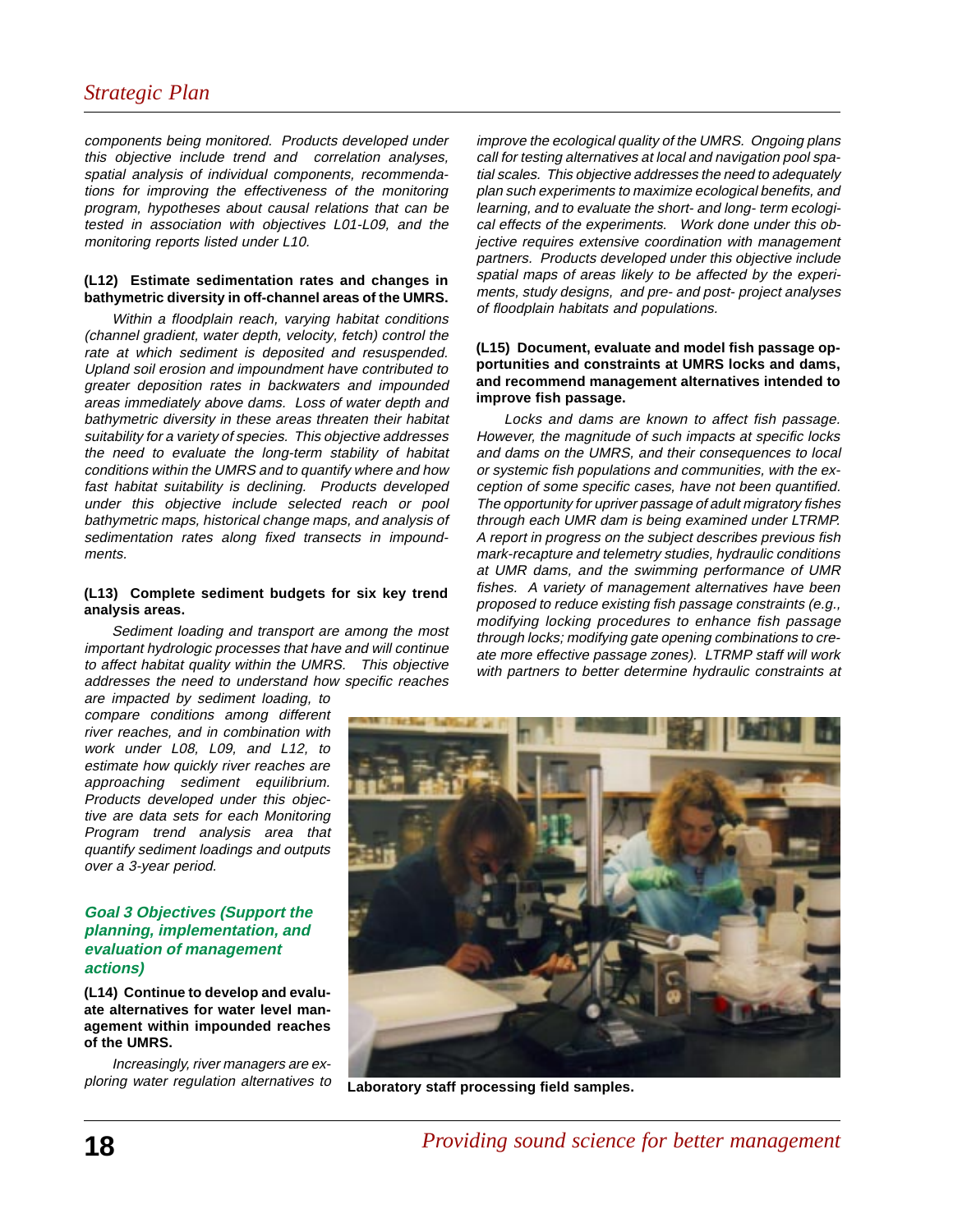UMR dams, to design and conduct field experiments to test the effectiveness of management alternatives, and to develop models to understand the consequences of restricted movements on UMR fish populations. Products developed under this objective will include evaluations and predictive models of fish response to water regulation alternatives, and potential consequences to river fish populations and communities.

#### **(L16) Provide data, analyses, and models necessary to plan and design selected Habitat Rehabilitation and Enhancement Projects.**

A habitat needs assessment for the UMRS will be conducted over the next 2 years. The needs assessment will provide guidelines, at several spatial scales, for future habitat rehabilitation projects. This objective addresses the need to base the assessment on the most recent and accurate spatial information available, and a collaborative consensus on what constitutes acceptable river ecological health within different floodplain reaches, both now and in the future. This objective also addresses the need to use the ecological knowledge being generated by Monitoring Program research and monitoring activities to set systemic objectives and design individual habitat projects. Monitoring Program spatial databases, in a variety of formats, will be presented for use during the assessment. The Monitoring Program staff will also work with management partners and the public to continue to elaborate a set of criteria to assess river ecological health. Products developed under this objective include sections of habitat needs assessment planning documents and maps and coverages to be used during planning processes.



**Center staff use aerial photography to monitor vegetation.**

#### **(L17) Evaluate the physical and ecological effects of selected Habitat Rehabilitation and Enhancement Projects.**

 Habitat projects can be considered large scale experiments that provide the opportunity to learn how habitats, species, and ecological processes respond to specific management actions. This objective addresses the need to design and implement scientific studies associated with selected habitat projects. The results of the studies will help to demonstrate which projects are most successful at achieving individual and systemic habitat objectives. Products developed under this objective include comparisons of pre- and post-project conditions and analysis of the causal mechanisms involved.

#### **Goal 4 Objectives (Facilitate the integration of natural resource science throughout the Upper Mississippi River Basin)**

**(L18) Facilitate annual, multi-agency science-based workshops to foster coordinated natural resource management and establish a common set of ecological goals for the UMRS.**

The Environmental Management Program, in addition to supporting ecological monitoring and habitat rehabilitation, has helped to strengthen communication among different river interests and organizations. Federal and state agencies and advocacy groups have expressed increasing interest in jointly developing systemic ecological objectives for the UMRS. They have also indicated that such ecological objectives, based on science, might lead to

greater progress and efficiencies among the many agencies responsible for river management. This objective addresses the need to facilitate continuing discussions intended to establish systemic UMRS ecological goals and subsequent clarification of ways by which those goals can be accomplished. Products developed under this objective include annual workshops, associated reports, and increased use and understanding of the data being generated under the Monitoring Program.

#### **Goal 5 Objectives (Support natural resource management and science through geospatial technologies and analysis)**

**(L19) Establish a geographic information center to serve as a centralized repository and analysis facility for systemwide spatial data and information.**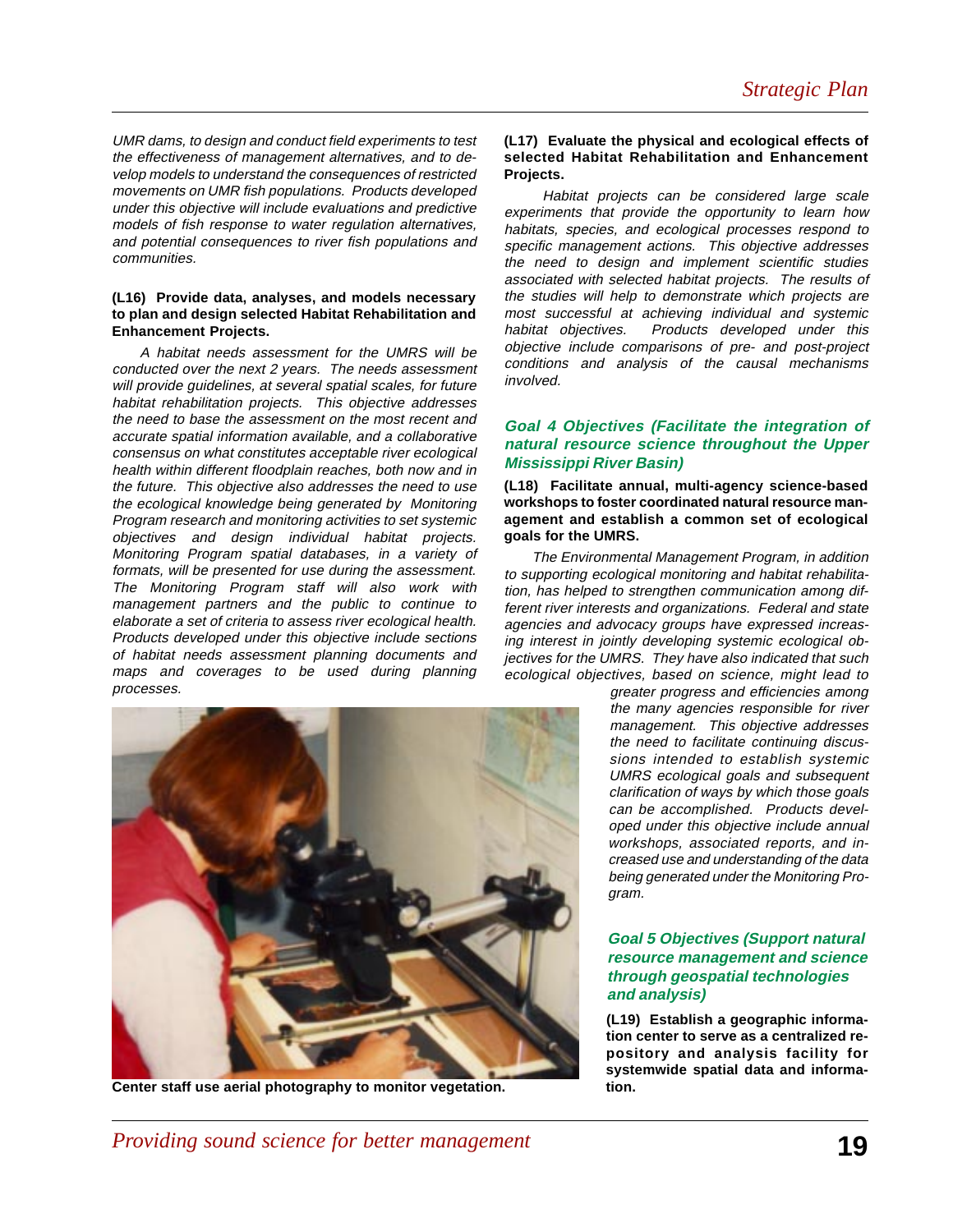## *Strategic Plan*

Accomplishment of this objective is measured by the continuous operation of the GIS Center developed under the provisions of the Water Resources Development Act of 1986 (Public Law 99-662). The Center will continue as a leader in providing centralized and consistent base mapping and GIS analysis capabilities for several ongoing multipartner activities. Products include completion of the detailed land cover/land use data layers for approximately 75 different areas within the UMRS; production of high quality cartographic map products (200+ yearly); development of digital spatial data sets for use by partners (100–300 files per year); annual spatial data collection, storage, and display (30–50 events); technical support for the analysis and modeling of Monitoring Program data (75–100 events); and, conducting training activities in the use of spatial analysis software and technology (3–6 classes annually).

#### **(L20) Conduct a coordinated remote sensing program to obtain aerial photography and satellite imagery for use in monitoring aquatic and terrestrial vegetation patterns and land use within the UMRS.**

Work under this objective involves planning and conducting aerial photography missions, cataloging acquired photographs, and periodically acquiring selected satellite scenes. Products include five annual collections of aerial photographs for six key pools and selected areas, systemic (1300 river miles) aerial photography coverages every five years (1989, 1994, 1999, 2004), and the acquisition of selected satellite data (average 1–2 scenes per year).

#### **Goal 6 Objectives (Support decision making through sound data management and timely information sharing)**

#### **L21) Develop and implement a management briefing and decision support system for the UMRS**

Section (e)(1) of Public Law 99-662 (U.S. Congress 1986) authorized, as identified in the Master Plan, ". . .implementation of a long-term resource monitoring program; and . . .implementation of a computerized inventory and analysis system." Two major goals outlined in the Master Plan include (1) develop an information transfer service to provide for identification and transfer of information and technology ... and (2) develop a management briefing system to provide support information to resource management entities of the UMRS. Information transfer and management briefing are currently referred to as a "decision support system" that involves providing timely, cost effective, and easy-to-use hardware and software tools for the retrieval and analysis of Program data and information. Products include annual additions to the master Monitoring Program database (approximately a 10% annual increase); software products for analyzing and displaying data (3-5 specific applications); improved methods for distributing data and information (expanded use of CD-ROM and Internet technologies); providing database development and maintenance solutions to meet the program needs such as budget tracking, project time management, property accountability, and mailing list; develop and execute annual maintenance contracts, annual preventative maintenance of equipment, plus periodic installation of hardware and software upgrades; and the timely replacement of faulty equipment and parts.

#### **(L22) Develop an information transfer service to faciilitate the sharing of information and technology needed for resource management and decision making.**

This objective involves using the World Wide Web to ensure that resource managers, decision makers, civil authorities, and the general public can easily access and freely download existing data files. More than 17,000 existing files on fish, vegetation, invertebrates, water quality, water levels, aerial photography, satellite imagery, scientific publications, and GIS maps, spatial coverages, and applications will continue to be made available. Other products include a 15–20% annual increase in available data files and annual updating of existing clearinghouse web pages, operating and maintaining a National Spatial Data Infrastructure (NSDI) certified web site and Clearinghouse that allows public access to more than 15,000 existing files and increasing the number of files available by approximately 30% each year.

#### **(L23) Publish study results in established report series, scientific literature, and popular publications.**

This objective involves providing high quality and timely editing and graphic support in developing scientific, tech-



**Training in the use of monitoring equipment and analyses tools is provided by Center staff to scientists and resource managers.**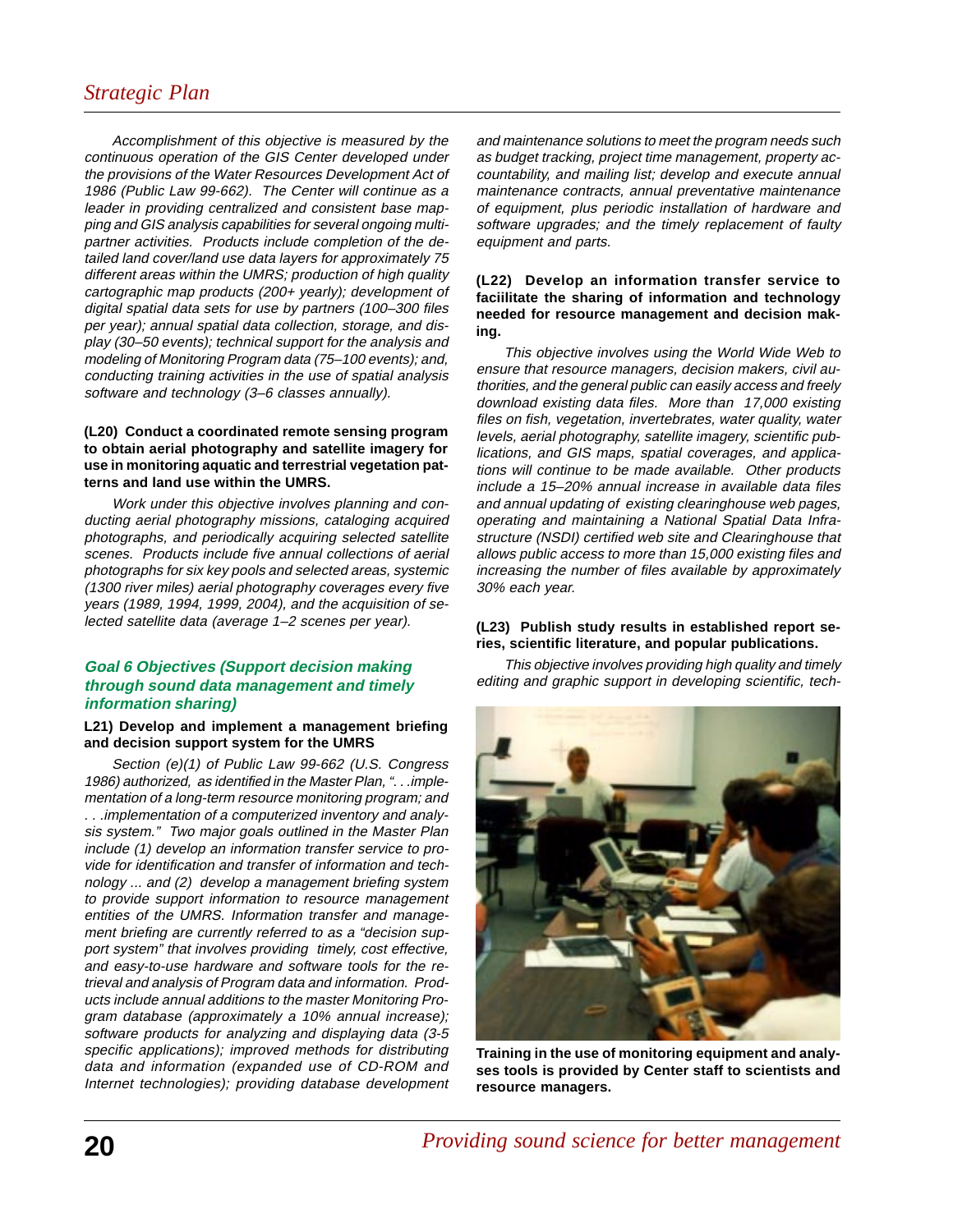nical, programatic reports, and related publications. Annual products include the production of more than 30 Monitoring Program Report Series publications, at least 15 Project Status Reports, 2–4 Program Fact Sheets, 3–6 issues of the River Almanac, and editorial support in the preparation of at least 10 manuscripts for publication in external peer-reviewed journals. All products are produced in accordance with established peer-review procedures.

## **Support to the Department of the Army**

#### *U.S. Army Corps of Engineers*

#### **Goal 4 Objectives**

**(A01) Determine biological and water quality impacts associated with navigation channel maintenance dredging activities.**

 Work under this objective involves monitoring and applied research in support of the Rock Island District's 9-



**The EMTC operates a highly automated water quality laboratory.**

ft navigation channel maintenance activities. The District's 404 permit, allowing channel maintenance dredged material to be placed on historic placement sites, is scheduled to expire on December 31, 1998. This permit was originally issued subject to several conditions being met. One of those conditions was that the Corps of Engineers, in cooperation with the appropriate federal and state resource management agencies, would commence collecting the natural resource data necessary to develop a scope of work to assess the impacts of dredged material placement on natural resources. Invertebrate sampling and associated research has been identified as crucial to meeting permit re-issuance requirements. The La Grange Pool of the Illinois Waterway was selected for initial invertebrate sampling due to the high level of dredging activity in that pool and the presence of an established monitoring program (the LaGrange Pool is an LTRMP trend pool) for that pool.

Additional sampling, to be funded by the Corps of Engineers, will be accomplished utilizing the EMTC's standardized sampling protocols, slightly modified to better capture dredged material placement sites, and the existing LTRMP field station resources. It is likely that additional sampling of various river system components at multiple locations will be pursued as part of this effort. It is expected that the capabilities of the EMTC and its field stations will be utilized in the implementation of the SOW developed as a result of these sampling and research efforts.

#### **(A02) Define the existing conditions and future without condition for the Upper Mississippi River and Illinois Waterway System Navigation Study Environmental Impact Statement**

Work under this objective supports efforts to describe, as part of the Upper Mississippi River and Illinois Waterway System Navigation Study EIS (Environmental Impact Statement), the existing environmental conditions of the

> UMRS and likely future system environmental conditions. In preparing an EIS consideration is given to what the current environmental condition is and what the future condition will be in the absence of any recommended change. Work accomplished under this objective will result in fuller integration of LTRMP data and information with other navigation study research and model development efforts.

## **Support to the Department of the Interior**

#### *National Park Service*

**(P01) Support National Park management efforts through the development of standardized vegetation data in selected National Parks.**

Effective management requires up-to-

date information on park vegetation patterns. Work involves producing baseline data on the composition and distribution of vegetation cover types in five selected National Parks. The work also involves sharing the results with National Park Service Partners for use in long-term vegetation monitoring, resources management, research, planning, interpretation, and operations.

#### *U.S. Fish and Wildlife Service*

#### **(F01) Support U.S. Fish and Wildlife Service refuge management activities.**

This objective involves providing analytical and technical services in support of refuge management activities. Products to be developed include (1) land cover/land use databases for 10 UMRS refuge areas, (2) development of analytical models for more than 50 wildlife species, (3)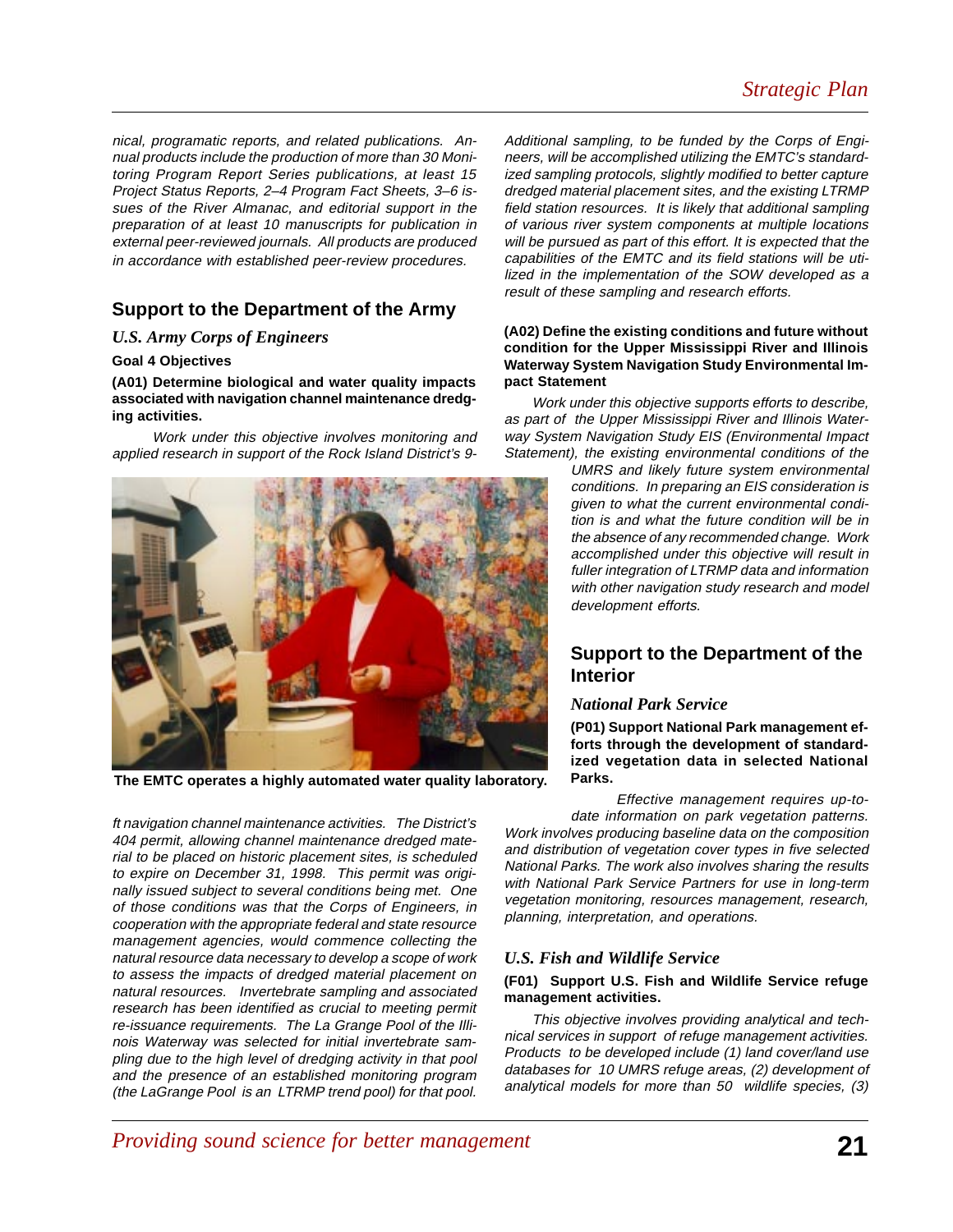## *Strategic Plan*

supporting USFWS staff use of developed decision support tools by conducting 5 annual training courses.

#### *U.S. Geological Survey*

#### **(G01) Support Partner information needs by coordinating the Upper Midwest Gap Analysis Program**

Work involves coordination efforts designed to avoid duplicating efforts while meeting the diverse information needs of the participating state and federal cooperators. Products include (1) collaborating with state partners to map current land cover and predicted distribution of terrestrial vertebrates in the Upper Mississippi River basin, (2) cooperating with academic, state, and other federal partners, to compare



**Staff member servicing a Center air boat.**

and contrast models of pre-European settlement vegetation with maps of current land cover, (3) coordinating with state Department of Natural Resources (DNR) partners in Illinois, Michigan, Minnesota, and Wisconsin to produce seamless maps of public ownership and management status for the Upper Midwest, (4) collaborating with these state partners to classify satellite imagery to produce seamless current maps of land cover for the Upper Midwest, (5) serving as regional data clearinghouse for current land cover maps, predicted vertebrate distribution maps and public ownership maps, and, (6) serving as regional data clearinghouse for related region-wide natural resource GIS data produced by state, federal and academic cooperators.

#### **(G02) Support Biological Resources Division information resources management activities.**

Work involves providing generalized information resources management support to BRD National Office, Centers, field stations, USGS Cooperative Research (Co-op) Units. Products include (1) editorial support in the development of BRD IRM and Geospatial strategic plans; (2) providing technical support to BRD in developing, adapting, and refining spatial analysis capabilities needed to allow electronic access to widely distributed biological data; (3) supporting BRD efforts in cataloging and describing existing biological data and information to help government agencies and nongovernment organizations avoid costly duplicative data collection; (4) developing new software tools (MetaMaker and upgrades) for serving and accessing BRD biological metadata data and information over the Internet, (5) providing annual IRM contract support to BRD Centers on agency- and department-wide automation equipment and services contracts; (6) providing technical and operational World Wide Web support to 3–7 BRD Centers, field stations, and Co-op units; (7) coordinating IRM Council activities; and (8) providing technical support to BRD science centers in the development of 4-8 reports annually.

## **Support to the U.S. Department of Agriculture**

## *Natural Resources Conservation Service*

#### **(N01) Provide support to NRCS on its watershed management efforts.**

Work under this objective involves using Center geospatial capabilities, thematic mapping, hydrographic surveying, and chemical analysis to support watershed planning efforts. Products include (1) running the ADAPT (Agriculture Drainage and Pesticide Transport) field scale model, (2) identify land use patterns in the UMR basin that reduce nutrient and sediment loading into the Upper Mississippi River, (3) conduct watershed modeling of nutrient/ sediment loading that incorporates physical and biological landscape features, farming practices, and socio-economic factors to direct mitigation efforts, and (4) develop a decision support system to identify watersheds to target Natural Resources Conservation Service (NRCS) efforts for further application of Best Management Practices (and funding). In the UMR floodplain we will evaluate nutrient retention and flux as a result of planned water-level manipulations and natural seasonal floods in selected reaches of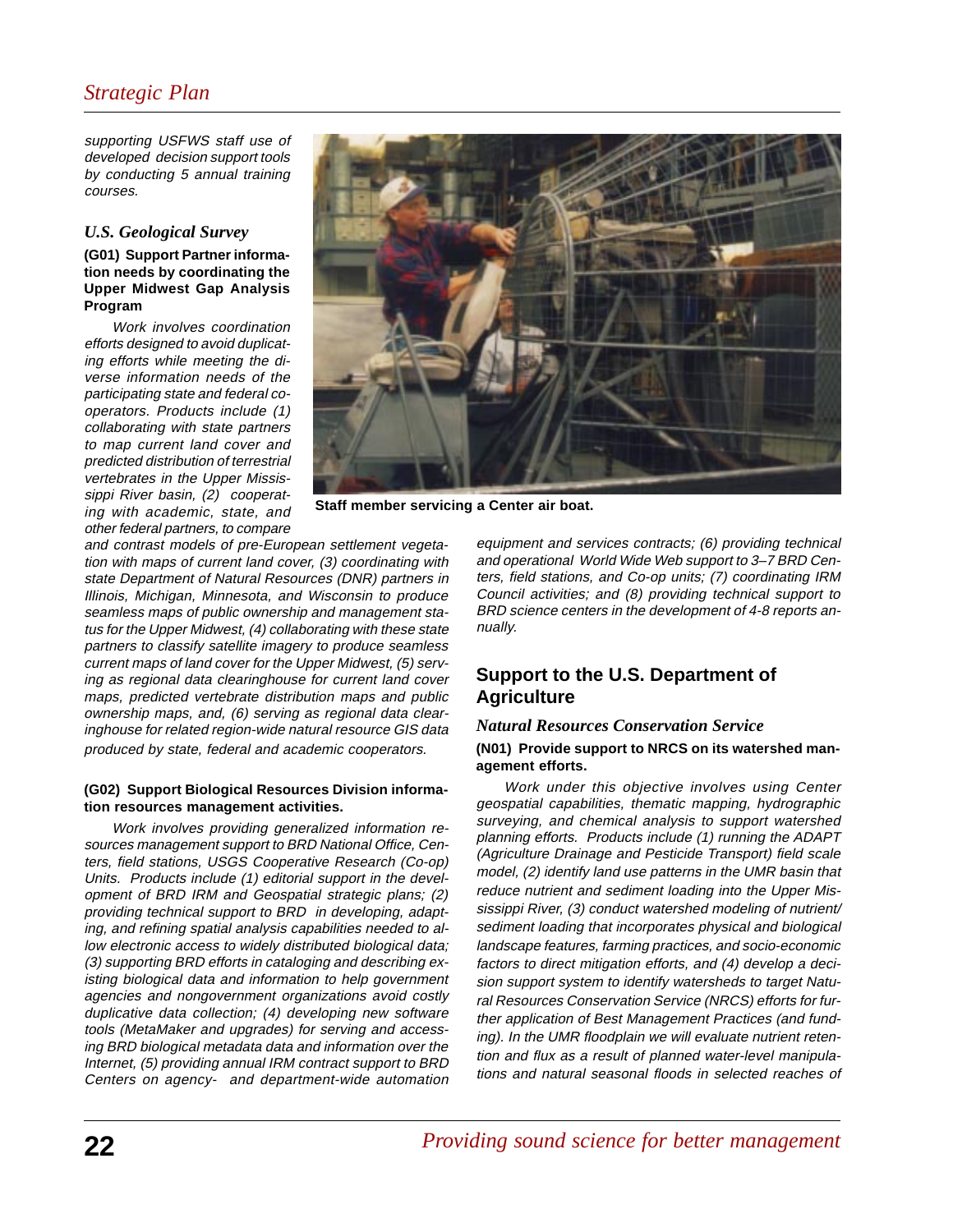the Upper Mississippi River. Our specific objectives are to (1) determine the effect of water-level manipulations and flooding on nitrogen, phosphorus, and silica transport from river pools; (2) determine causal mechanisms for changes resulting from variation in water levels; and (3) create decision-support models for use by Refuge and river managers to predict best hydraulic practices to reduce nutrient transport from the Upper Mississippi. Results from this study will be used to assess the role of watershed management and floodplain functioning on biogeochemical cycles, and to evaluate the management strategies for reducing nutrient transport from the Upper Mississippi River to the Gulf of Mexico, for increasing regional benefits to humans, and for enhancing the river ecosystem.

#### **(N02) Provide support to NRCS through colaborative efforts to assess project environmental benefits on natural resource conservation activities**

Work under this objective involves providing water quality data, environmental assessment tools, long-term data sets, and assistance in designing future studies. Products include (1) Conducting long-term water quality monitoring on UMRS tributaries, (2) Assimilating water quality data from the five state region into a unified format that accommodates NRCS information needs, (3) Assisting state offices in determining water sampling needs, (4) Providing data in a useable GIS data format, and (5) Assisting NRCS with designing water quality monitoring procedures

## **Support to the U.S. Environmental Protection Agency**

**(E01) Provide support in the development of oil spill contingency plans and documentation of spill-sensitive resources.**

Work under this objective includes providing technical support in the areas of GIS and automation technology in response to EPA requirements. Products include (1) Developing a geographic information system to spatially document sensitive resource areas within EPA Region 5, (2) Providing oil spill responders and the public access to the inland Waterways Spill Response Atlas through printed copy, CD-ROM, and the World Wide Web.



**Recognizing the need to balance economic and environmental activities in the UMRS, Congress is currently considering reauthorizing the Long Term Resource Monitoring Program.**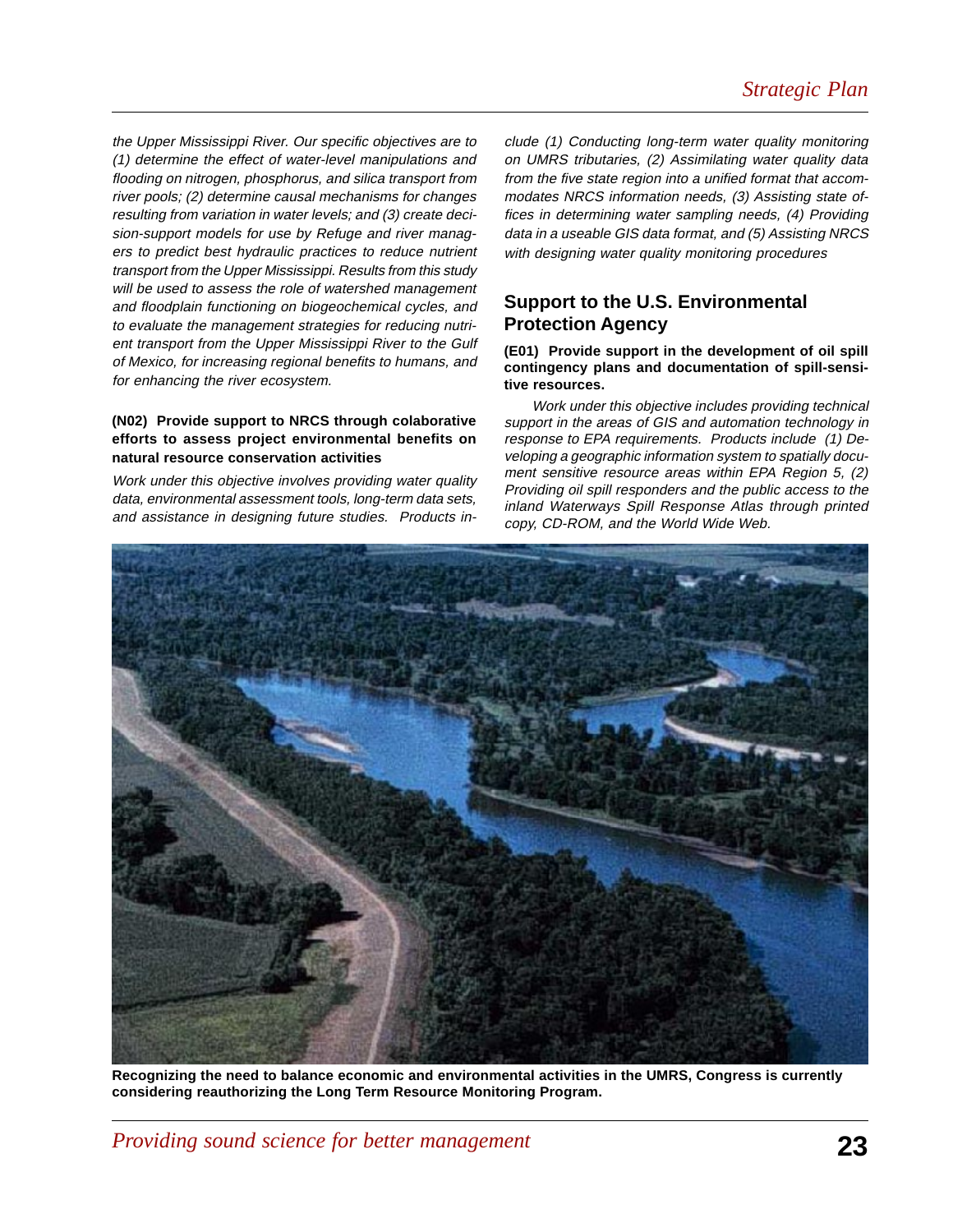## **Section V - Promoting Quality Science**

## **Peer Review**

Peer review is the constructive evaluation of scientific proposals, products, and programs with the intent of ensuring the highest quality science. Peer review is an integral component of all science programs at the Center and all scientific activities are subject to either regular or periodic peer review. The peer review process at the Center conforms to all guidelines of scientific evaluation and review as identified in Department of the Interior, USGS, and BRD guidelines. Procedures for conducting peer review are outlined in a Center Standard Operating Procedure. In addition, an 11-member International Science Review Committee periodically reviews how science is conducted at the Center.

## **Study Planning and Approval Process**

Scientific and organizational standards for development, review, and approval of study plans for research, monitoring, and technical development conducted by the Center and Program personnel are in place at the Center. The objectives of the standard operating procedures are to (1) provide guidelines for development of and approval procedures for research, monitoring, and technical development study plans; (2) ensure that studies are relevant to the Center's mission and are scientifically, technically, and logistically feasible; and (3) define the roles of the Principal Investigator, Supervisor, Science Advisor, and Center Director in developing and approving study plans.

## **Monitoring and Spatial Data Processing**

The Center has developed standard guidelines to ensure reliability of scientific and technical end products. These standard operating procedures (SOPs) cover all aspects of the Center's Long Term Resource Monitoring and spatial data processing activities. The individual SOP chapters receive peer review to ensure acceptance and high quality of the procedures and practices. Revisions are made as new techniques become known or relevant findings are incorporated into the program.

## **Evaluating Performance**

The Center uses several formal mechanisms for evaluating performance. For instance, an International Science Review Committee has been established to periodically review overall science activities and per-

> formance. An interagency management review committee is established to periodically review management activities and ensure program efforts are effectively and efficiently meeting management agency information needs. In addition, the USGS conducts, on a 3-year cycle, reviews of Center administrative, financial, and scientific activities.

A formal system is in place to assess the performance of Federal employees under the Performance Appraisal System. Employees are evaluated by their supervisors during annual performance reviews and their Position



**Recreation is a billion dollar industry within the UMRS.**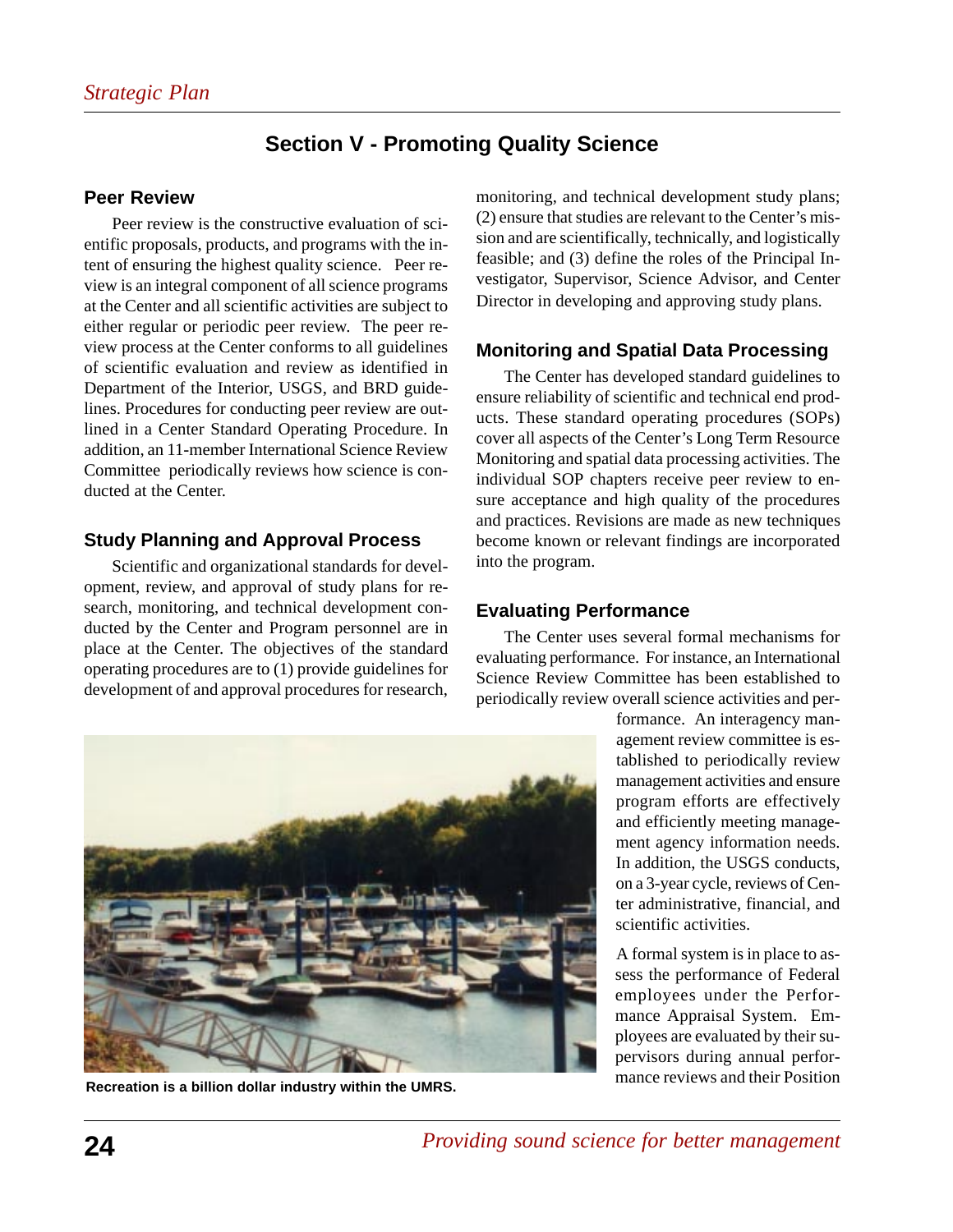Descriptions are reviewed to ensure they accurately reflect their duties and grade level.

The Center has adopted the Research Grade Evaluation Guide (RGEG) for Federal scientists at the Center. The RGEG is a government-wide grade classification system used to evaluate research projects of federal scientists.

In addition, ongoing evaluations of performance will focus on a balance of quality, productivity. and effect of the individual or team on the work. All BRD scientists, research and nonresearch grade staff, will be evaluated against the following indicators:

> **Application** - The relevance of scientific results and science products to solve real world biological resource management problems.

**Timeliness -** The ability to consistently finish projects in a timely manner.

**Quality -** Quality of the science products, including their scope, originality, innovation, and independent recognition of the work.

**Effect** - The degree to which others might build upon the findings of the science.

**Mission -** The degree to which the effort supports the Center's mission, including enhancing the credibility and esteem of the USGS.

#### **Rewarding Performance**

The Strategic Science Plan for the BRD recognizes the critical importance of evaluating science activities and rewarding scientists, science teams, support staff, and administrators in a fair and consistent manner. Effective implementation of a reward system is an integral part of assuring that the BRD maintains a high quality work force that meets the needs of the resource management community.

Mechanisms for rewarding individual achievements are available at the Center and include the following:



**Sediment samples being processed.**

**On the Spot Award:** Used to immediately recognize achievements.

**Special Thanks for Achieving Results (STAR) Award:** Presented for achieving results that promote DOI programs.

**Time Off Recognition:** Superior accomplishment of recurring assigned duties; noteworthy accomplishments over a sustained time period; exceptional achievement in project goals; or other specific contributions to the organizations mission.

**Quality Step Increase:** For sustained exceptional performance in achieving critical results with an expectation of continued high-level performance.

**Interior Innovation Award:** For reducing costs, reinventing work processes, and improving service to customers.

**Suggestion Award:** Used to immediately recognize beneficial suggestions.

These awards are presented when specific achievements deserve special recognition, not necessarily on an annual basis. Individuals may be nominated by any staff member. Nominations are approved by the appropriate supervisor and the Center Director.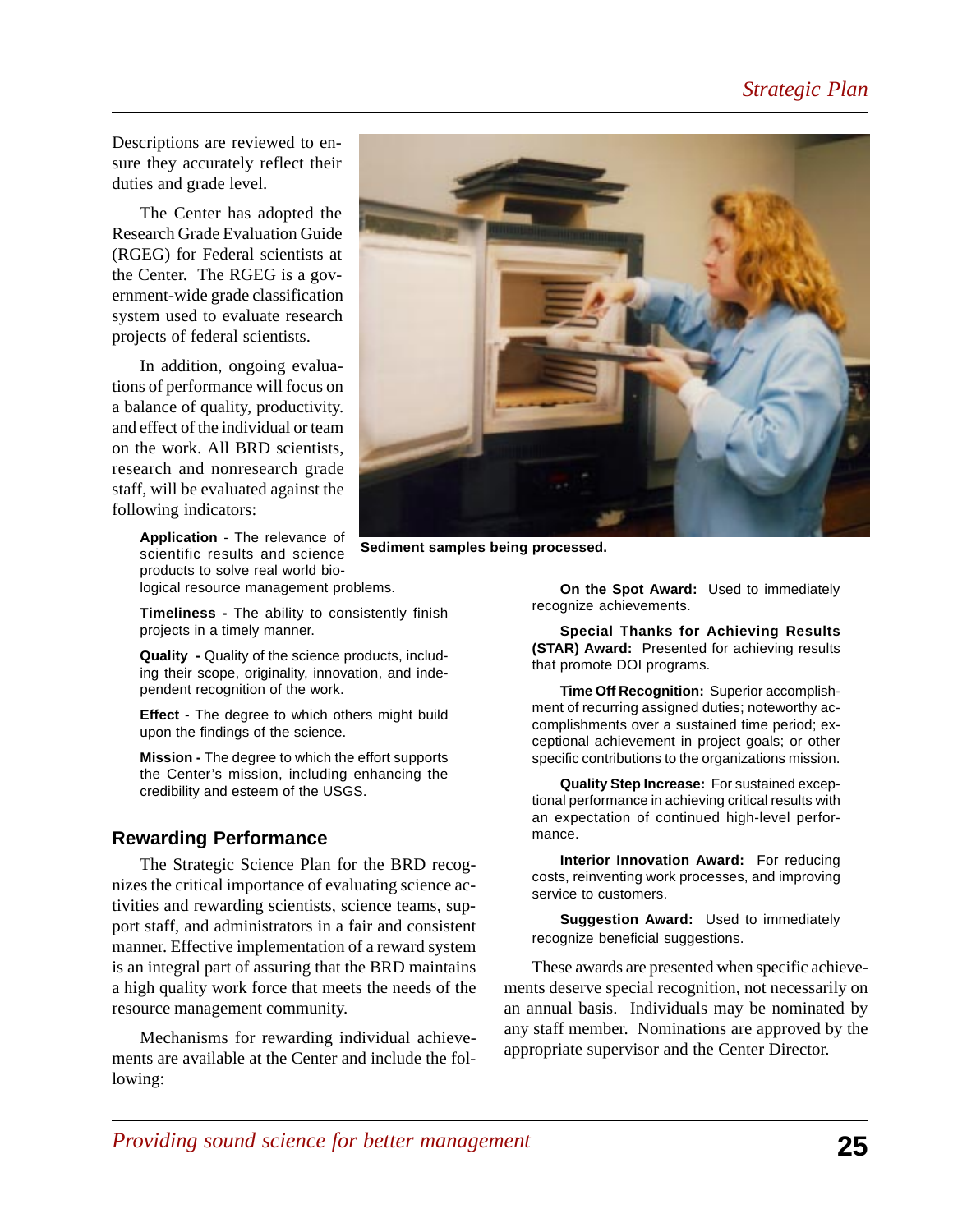## *Strategic Plan*



**The Center processes more than 60,000 water samples per year.**

The Center has instituted a local awards program to further recognize outstanding scientific, technical, and administrative contributions. Excellence awards, including Outstanding Scientist, Outstanding Scientific Support, Outstanding Support, Outstanding Technical Service, Outstanding Customer Assistance, and Outstanding Publication or Product, will be established. An awards committee evaluates nominations based on criteria established for these awards and then forwards its recommendations to the Center Director for final approval.

## **Assessing Internal and External Environments**

The Center will monitor both our internal and external environments on a continuous and systematic basis. This will help us anticipate future challenges and make adjustments so that potential problems do not become crises.

#### *Internal Environment*

The Centers internal assessment includes its culture, scientific and management practices, and business processes. The Center uses program evaluations, surveys, independent audits, and reviews of business processes to monitor internal operations.

In 1997, the Center used three comprehensive re-

views to provide scientific, management, and administrative perspectives on Center effectiveness, weaknesses, and strengths. The reviews were conducted by an International Science Review Committee, an Interagency Management Review Committee, and a USGS Science and Administrative Review Committee. These reviews provided valuable recommendations relating to the general operation and management of the Center. For instance, a 1996 interagency management review team recommended

• preparation of a strategic plan to articulate the Center mission, vision statement, goals, and objectives as a result of greatly expanded work activities at the Center over the past several years;

• provide a simplified "health of the river" report on an annual basis;

• increase the use of information sharing bulletins to expedite program findings to partners; and

• the Monitoring Program should continue beyond the current authorized period of FY2002 with a permanent authorization and cost indexed funds.

Some of the USGS Review Team Recommendations included

the existing memorandum of understanding between the Department of the Army and Interior be revised with less burdensome interactions between the Army and the Center, including revising the fund transfer assessment levels;

• the Center should expand its mission beyond just the activities of the Monitoring Program to include becoming the data and science integration center for the entire Upper Mississippi River; and

the Center should adopt and use the USGS Science Information System (SIS) and study proposal process to replace the current annual work planning process.

 In addition, a number of the International Science Review findings directly influenced the mission, vision, goals, and objectives outlined in this strategic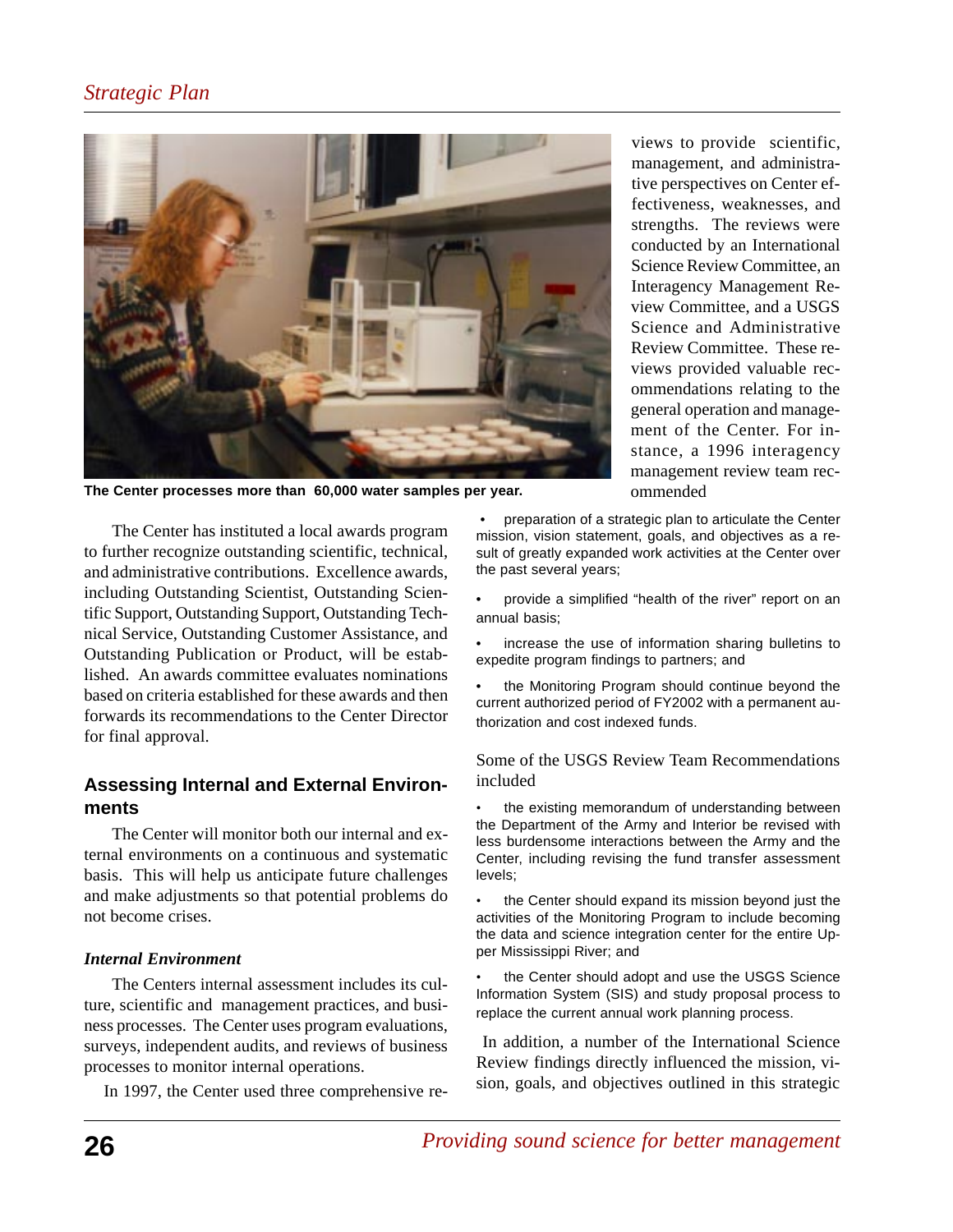plan. The following paragraphs summarize some of these key findings:

• The Center has successfully implemented a monitoring and research infrastructure that is operational and producing results that are relevant to management decision making. Analysis, synthesis, and modeling will become even more important functions for the Center in helping explain and understand reported trend findings.

• The Center has established an excellent information base for current and future decision making. In addition, these capabilities have been achieved by effective cooperation among several Federal agencies and five state partners so solutions to problems spanning several political and administrative units can be undertaken efficiently. The relevancy of the Center's work to important clients and partners is indisputable.

• The Center should consider expanding the scope of their efforts to include scientific modeling of the relationships between human and natural activities in the entire Upper Mississippi River drainage basin as they affect the ecological status of designated river reaches. Conditions in the river cannot be separated from conditions in the drainage basin that sustains it.

• In both organization and geographical focus, the work conducted through the Center is an important demonstration of how regional government responsibilities that transgress administrative



sidered accurate to +/- 2%. **Center staff have access to up-to-date analyitcal tools.**

boundaries might effectively be discharged in the future.

• The Center is providing regional and national leadership in the implementation of high technology analytical tools and information management technology. The quality of data management, the availability of the data, and the mechanisms for the electronic transfer and dissemination of information are truly exceptional and a model for such long term data gathering programs.

• The Center's geographic information system (GIS), photo interpretation, and remote sensing efforts are excellent and should be continued. Resource managers and decision makers are finding the GIS maps and models to be of exceptional value to river planning.

#### *External Environment*

Assessing the external environment is particularly important, in part because so many forces beyond the Center's immediate influence can powerfully affect chances for success.

#### **Partner Survey**

Partners are periodically queried as to the level of client satisfaction with the relevance, quality, timeliness, and utility of Center products and services. Partners are also represented in formal reviews of pro-

> gram progress, quality of science, and relevance to conservation information needs. In 1996 the interagency Management Review Committee conducted a survey of Program partners. That survey concluded that nearly 94 percent of responding individuals believe efforts to implement the congressionally mandated Monitoring Program had been successful and nearly 79 percent of respondents were currently using Monitoring Program products in their activities.

#### **Public Survey**

Within the context of the Center's mission, a survey of 2500 individuals of the general public within the UMRB basin was conducted in late 1996 to assay river resource values and expectations. The survey response rate was 60% and the results are con-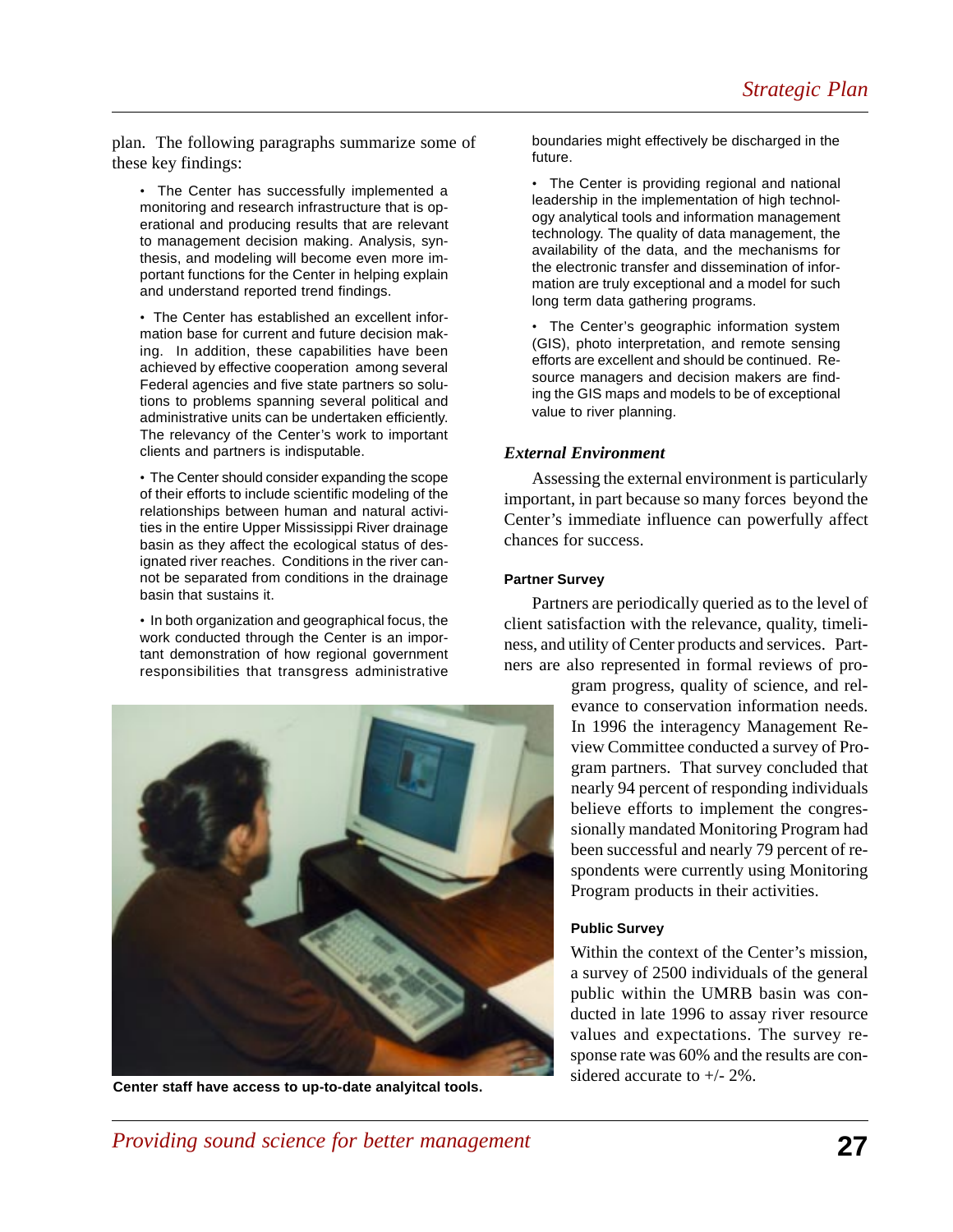Results (for all respondents combined) showed that citizens value and appreciate the Mississippi River in complex ways, and have diverse opinions about how the Mississippi River should be managed in the future. Water quality and pollution were overwhelmingly the biggest concerns held by citizens. Potential management actions related to these issues received the strongest support. Efforts to improve and increase habitat and the aesthetic quality of the River ranked next highest, followed by flood protection measures.

Below are some external forces that may affect or are affecting the Center's ability to succeed

• Public Law 99-662 authorizing the Monitoring Program and Information Management portions of the EMP requires a "Report to Congress" prior to 2002 on recommendations to continue, modify, or terminate the Program. The report is complete and recommends Program continuation and expansion, but authorization is beyond the Center's influence.

• Appropriated funding for the Monitoring Program comes through the U.S. Army Corps of Engineers appropriation process. The Department of Interior currently has no involvement in out-year budget requests. The inability of the USGS to plan for major funding changes causes major disruption in programs.

The Monitoring Program has resided in three agencies within the Department of the Interior in nine years. The constantly changing administrative and management culture has disrupted science planning



**Ecological analysis and resource management activities are supported through the development of spatial databases using state-of-the-art GIS tools.**

and implementation in addition to causing poor agency support.

The Monitoring Program's funds originate in one agency and are passed to another, and often to a third for actually conducting certain monitoring and research activities. Traditional agency assessment policies do not equitably apply in these situations, often resulting in a substantial portion of available funds being consumed in various cost recovery, and other overhead assessments.

• Funding passed from one agency to another seldom has associated personnel allocations, thus creating obstacles and higher costs associated with mission accomplishment.

• Funding levels for the Monitoring Program were established in the early 1980s and never cost indexed, resulting in a constant erosion of mission capabilities that are currently less than 50 percent of those originally planned. Partner expectations however, continue to rise.

• Obtaining agreement on information needs among often competing shareholders is difficult, especially during periods of declining resources.

## **Aligning Center Activities**

The Center uses the results of reviews, surveys, audits, and evaluations associated with both external and internal assessments to align its resources, activities, and core processes to increase its efficiency and

> effectiveness in support of partner information needs. For example, recommendations of the three recent review committees have been or are being incorporated into the Center's operations. Some of these items include preparation of this strategic plan, completing a "health of the river" report, increasing the publication of Project Status Reports, revising the memorandum of understanding between the Departments of the Army and the Interior, adoption of the USGS Science Information System and Study Proposal Process to replace the present Annual Work Plan process, converting Center scientists to the Research Grade Evaluation Guide, and realigning the Center's organizational structure.

> Results of the survey to assess public river resource values and expectations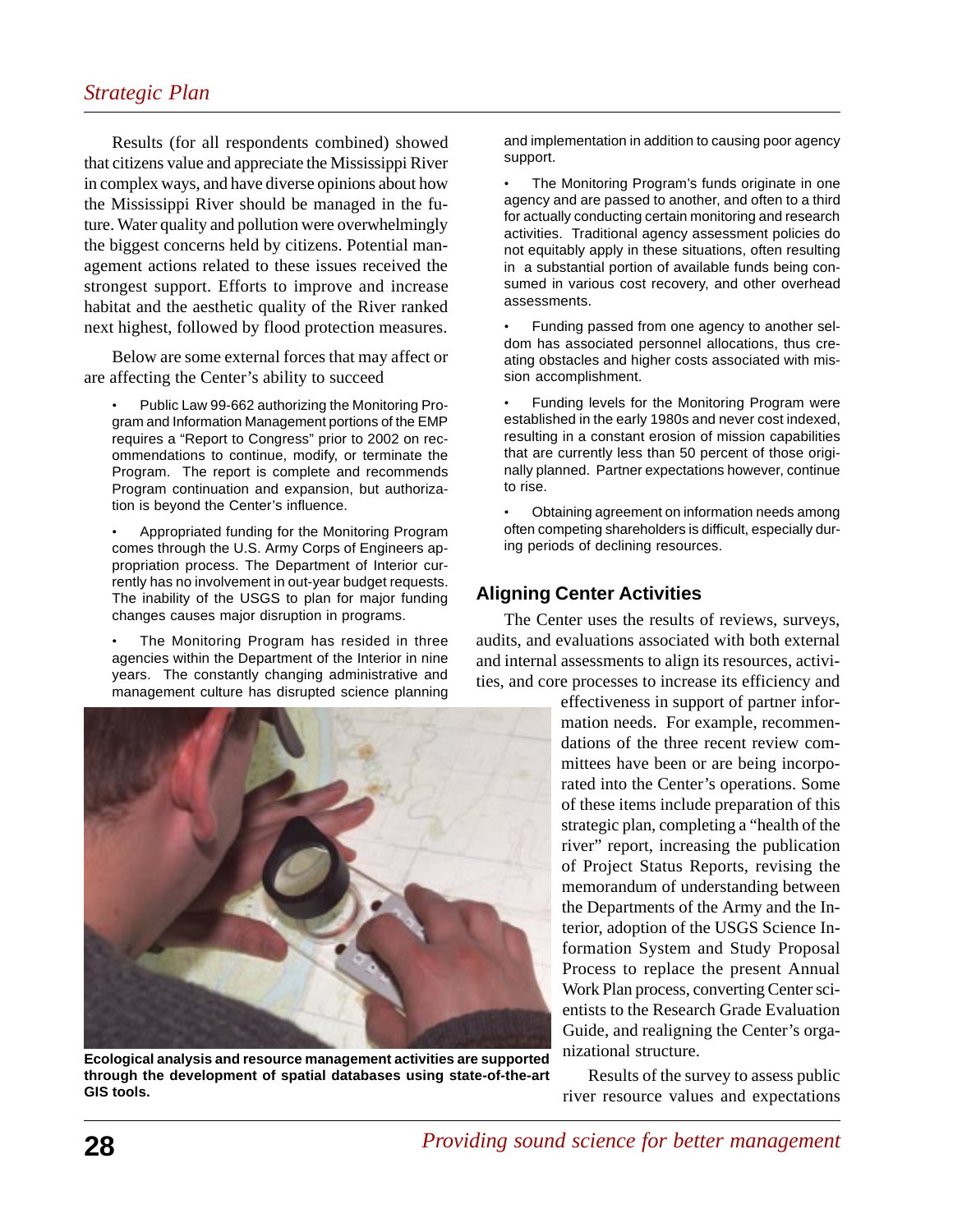will assist us in prioritizing Center activities. This process allows us to collect the information needed by management agencies to ensure that public values are met.

Many of the items listed under the external environment section–items that may affect or are affecting the Center's ability to succeed– are being discussed in various negotiations. These negotiations involve revisions to the memorandum of understanding between the Departments of the Army and Interior; discussions with the Department of Interior's Inspector General's Office; and activities taking place within the legislative system.



**Field station staff preparing for daily data collection efforts.**

## **Section VI - Implementation Strategies**

## **Administrative Support**

All personnel and science study efforts require basic support services (space, equipment, supplies, mail, computing, communications, training, library, travel, payroll, records management, etc.) which are provided as a basic function of the Center. A prorated charge is assessed to each program area to cover the costs associated with these functions. This procedure will continue throughout the term of this strategic plan.

## **Basic Infrastructure**

Existing Center and Field Station infrastructure (boats, motors, trailers, vehicles, sampling gear, laboratory equipment, office equipment, and computer technology) was initially acquired and installed assuming a 10-year Program life. Minor infrastructure adjustments (mostly for safety reasons) were made when the Monitoring Program was extended for five additional years. These vital infrastructure resources are nearing the end of their useful physical and technological life. Near-term efforts will address the need to fund infrastructure refreshment using standard lifecycle management procedures.

## **Plan Implementation**

Included in Appendix B are short  $(1-2 \text{ year})$  and long term (3–5 year) strategies for implementing this plan. These strategies will be revised as required to account for changes in funding, staffing levels, and operational requirements.

## **Summary**

- The format of this plan is consistent with the planning guidance of USGS and the Government Performance and Results Act of 1993.
- The content of this plan will be reviewed annually and adjusted and supplemented as necessary to reflect a five-year planning horizon.
- This plan provides the basis for the ongoing management of Center scientific and technical activities and serves as the basis for budget planning.
- Supporting documentation identified in this plan will be developed to more fully define specific work activities and to monitor Center accomplishments and performance.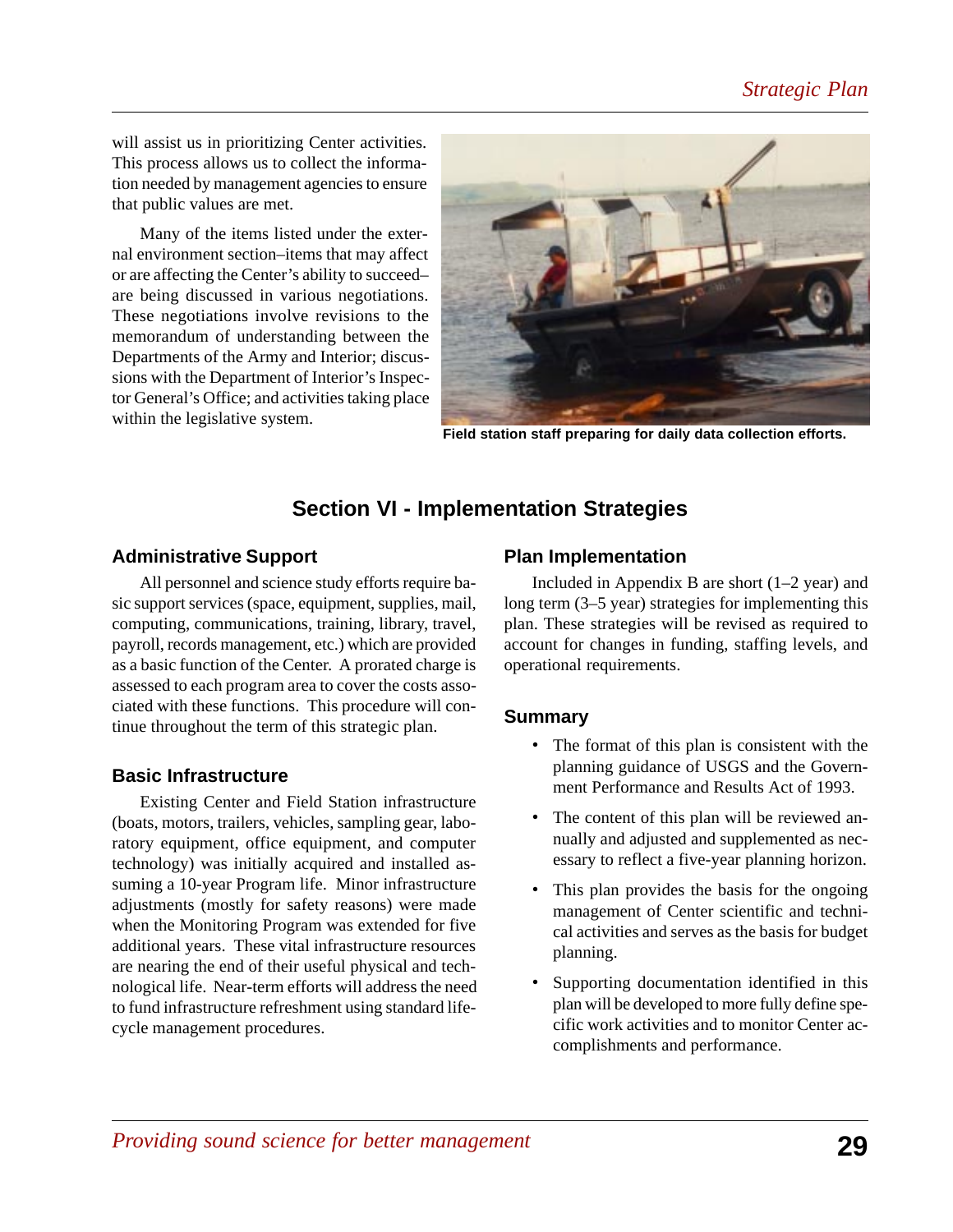# **Appendix A**

Recommended Long Term Resource Monitoring Program Work Activity Process<sup>1</sup>

**STEP 1 - Draft list of recommended work activi**ties are developed jointly with Long Term Resource Monitoring Program Partners (Environmental Management Program Coordinating Committee including the states of Illinois, Iowa, Minnesota, Missouri, and Wisconsin), Environmental Management Program Coordinating Committee Analysis Team, U.S. Fish and Wildlife Service, U.S. Army Corps of Engineers, etc. and submitted to U.S. Army Corps of Engineers, Mississippi Valley Division for review and evaluation.

**STEP 2 -** U.S. Army Corps of Engineers, Mississippi Valley Division reviews and approves Draft Work Activity List and provides guidance on priorities.

**STEP 3** - Environmental Management Technical Center and the U.S. Army Corps of Engineers, Mississippi Valley Division develop Final Recommended Work Activity List including priorities and probable products.

**STEP 4** - Environmental Management Technical Center prepares Study Concept Proposals for Final Work Activity list items and provides these to Mississippi Valley Division.

**STEP 5** - Final Recommended Work Activity List and companion Study Concept Proposals with information on priorities and probable products is distributed to Long Term Resource Monitoring Program Partners for review and comment.

**STEP 6 -** U.S. Army Corps of Engineers, Rock Island District and the Environmental Management Technical Center modifies final list, priorities, and products (Based on input from the Long Term Resource Monitoring Program Partners) as necessary and submits to the U.S. Army Corps of Engineers, Mississippi Valley Division for evaluation, review, and approval.

**STEP 7 -** Environmental Management Technical Center prepares detailed scopes of work<sup>2</sup> and the Annual Performance Plan which include, products, schedule, and cost estimates based on final activity list and study concept proposals

**STEP 8 -** Annual Performance Plan is distributed to Long Term Resource Monitoring Program Partners for review and comment

**STEP 9 -** U.S. Army Corps of Engineers, Mississippi Valley Division and the Environmental Management Technical Center make final adjustments necessitated by comments received in Step 8.

**STEP 10 -** U.S. Army Corps of Engineers, Mississippi Valley Division reviews and approves Annual Performance Plan.

**STEP 11 - Environmental Management Techni**cal Center executes Annual Performance Plan, and the U.S. Army Corps of Engineers, Rock Island District and Program Partners monitor Annual Performance Plan execution.

**STEP 12 -** Environmental Management Technical Center prepares and distributes Annual Performance Report which reviews the Center's success in achieving the performance goals for the fiscal year.

<sup>1</sup> The identified steps are not intended to articulate internal agency actions relating to the Work Activity Process.

 $^2$  Detailed scopes of work are only prepared for new starts. Ongoing studies already have detailed scopes of work.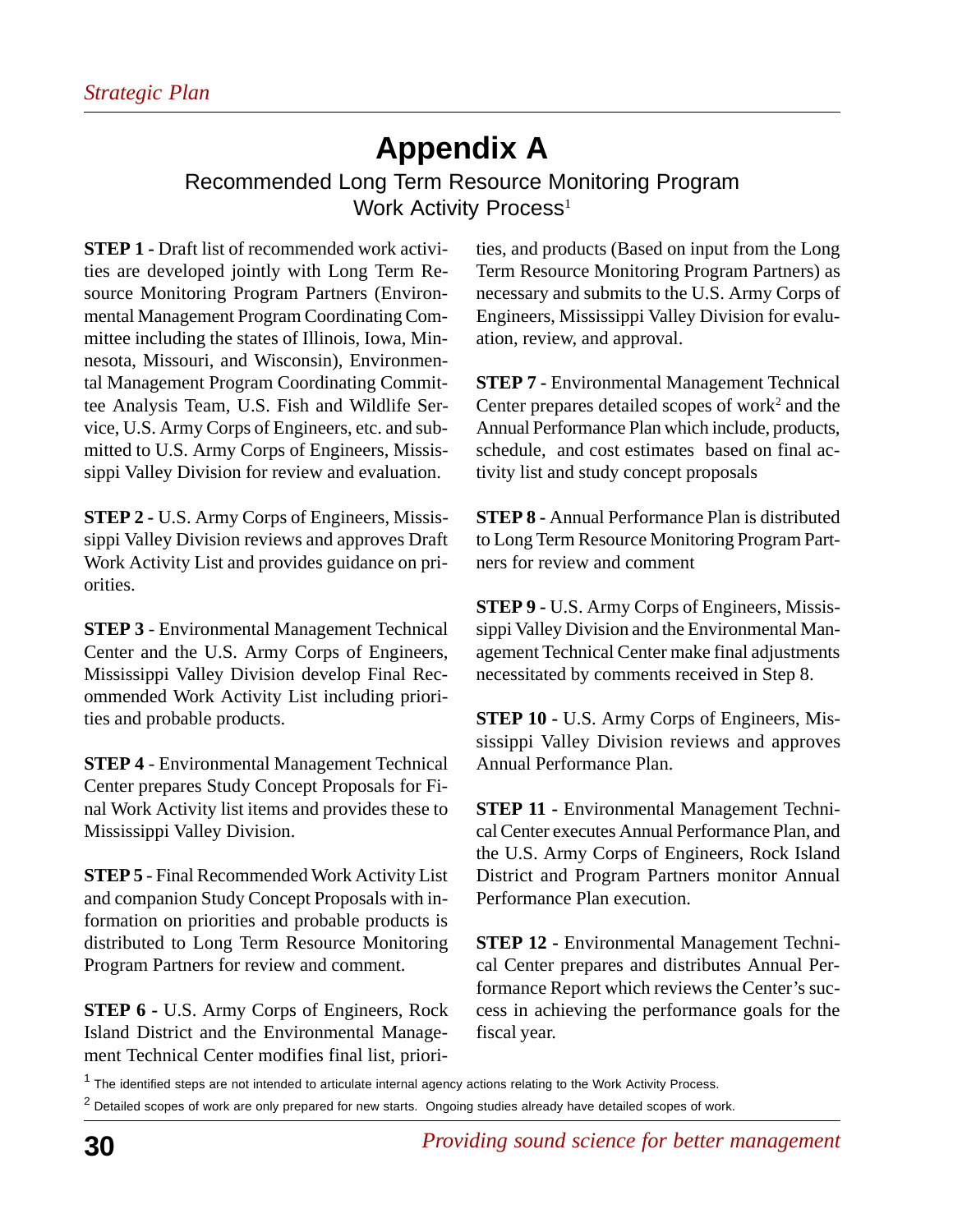# **Appendix B**

## Implementation Strategies

## **Underlying Assumptions**

Both the short term (1-2 year) and longer term (3-5 years) implementation strategies assume that:

> 1) the fiscal year (FY) 1999–2002 appropriated funding levels do not fall below the proposed FY 1999 level for the Monitoring Program (\$5.618 million),

> 2) the current Report to Congress recommendations are authorized by the end of the 5-year planning horizon with increasing appropriation levels,

> 3) agency assessments are appropriately applied and used and do not exceed FY 98 levels,

4) The Center will continue to expand the spatial and temporal scales of data by leveraging external funding and by using cooperative approaches,

5) should funding levels during the 5-year planning horizon fall below the proposed FY 1999 levels and/or reauthorization does not occur, the USGS will work with partners to restructure the Monitoring Program to optimally fit the fund allocation, and

6) extramural funding associated with non-LTRMP but related projects (e.g. GAP Analysis, National Park Mapping, EPA Oil Pollution Control Act, and HREP Studies) will continue at or above existing levels.

## **Short Term (1-2 years) Implementation Strategy**

1) Complete a revised Monitoring Program work priority process in conjunction with partner agencies.

2) Coordinate with the Environmental Management Program Coordinating Committee the development of a charter for the Monitoring Program's Analysis Team that clearly articulates member roles and responsibilities.

3) Complete a revision of the existing Memorandum of Understanding between the Department of Army (DOA) and the Department of Interior (DOI) to reflect current and revised roles and responsibilities.

4) Fill critical Center staff shortages as articulated in the Center's Position Management Plan.

5) Fully implement the USGS study planning process. This will include preparing study plans to cover the 5-year planning horizon for each of the priority objectives listed in this Plan.

6) Fully implement the USGS Science Information System (SIS) to provide electronic access to all Center studies.

7) Participate in developing a USGS Center (EMTC/UMSC) merger plan.

8) Fully implement any remaining review committee(s) recommendations.

9) Complete a statistical review of the Long Term Resource Monitoring Program data. This review will serve as a guide for potential changes in monitoring program data collection.

10) Apply remaining unexpended FY 1995 and FY 1996 Monitoring Program funds to initiation of a Habitat Needs Assessment (HNA).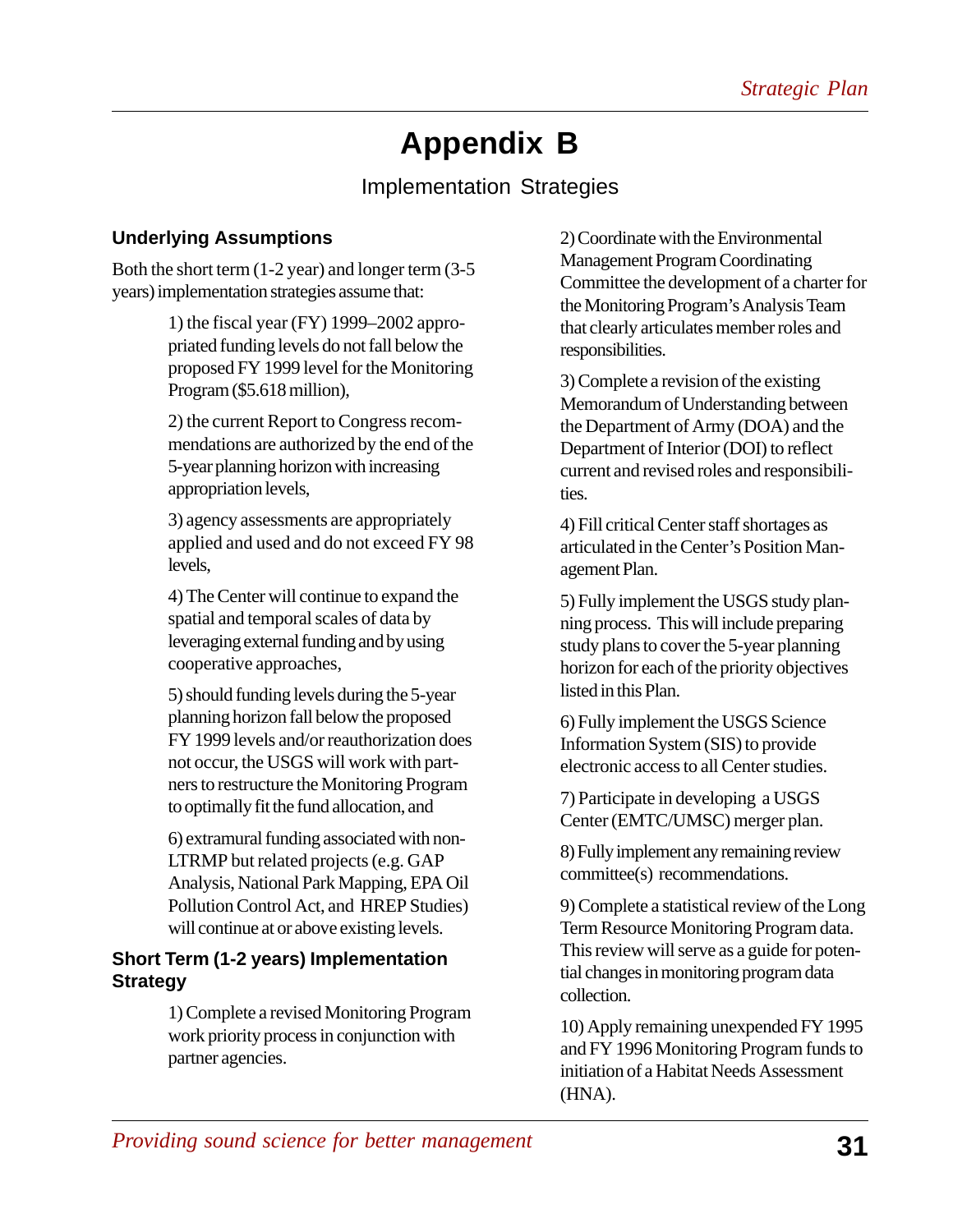11) Assist in completing a Habitat Needs Assessment.

12) Seek full restoration of any past excess assessments.

13) Develop individual plans with each Monitoring Program field station to expand the level of applied research and to encourage increasing the educational level requirements of certain field station staff to facilitate additional analysis and research capabilities.

14) Ensure Monitoring Program field station study and research activities are included in the USGS Science Information System.

15) Implement revised DOA to DOI Monitoring Program fund transfer by use of Department of Treasury Standard Form 1151 instead of the currently used Department of Defense Form 448.

16) Continue to seek extramural funding for projects that are consistent with identified center mission and objectives.

## **Longer Term (3-5 years) Implementation Strategies**

1) Acquire additional critical staff positions as articulated in the Center's Position Management Plan.

2) Make changes in Monitoring Program data collection efforts as appropriate.

3) Implement any authorized Report to Congress recommendations.

4) Apply any restored assessment funds to Monitoring Program equipment replacement and priority data analysis and research efforts.

5) Continue to implement priority strategic plan objectives based on scopes-of-work covering the 5-year planning horizon.

6) Continue implementing Center merger plan.

7) Continue to seek extramural funding for projects that are consistent with identified center mission and objectives.